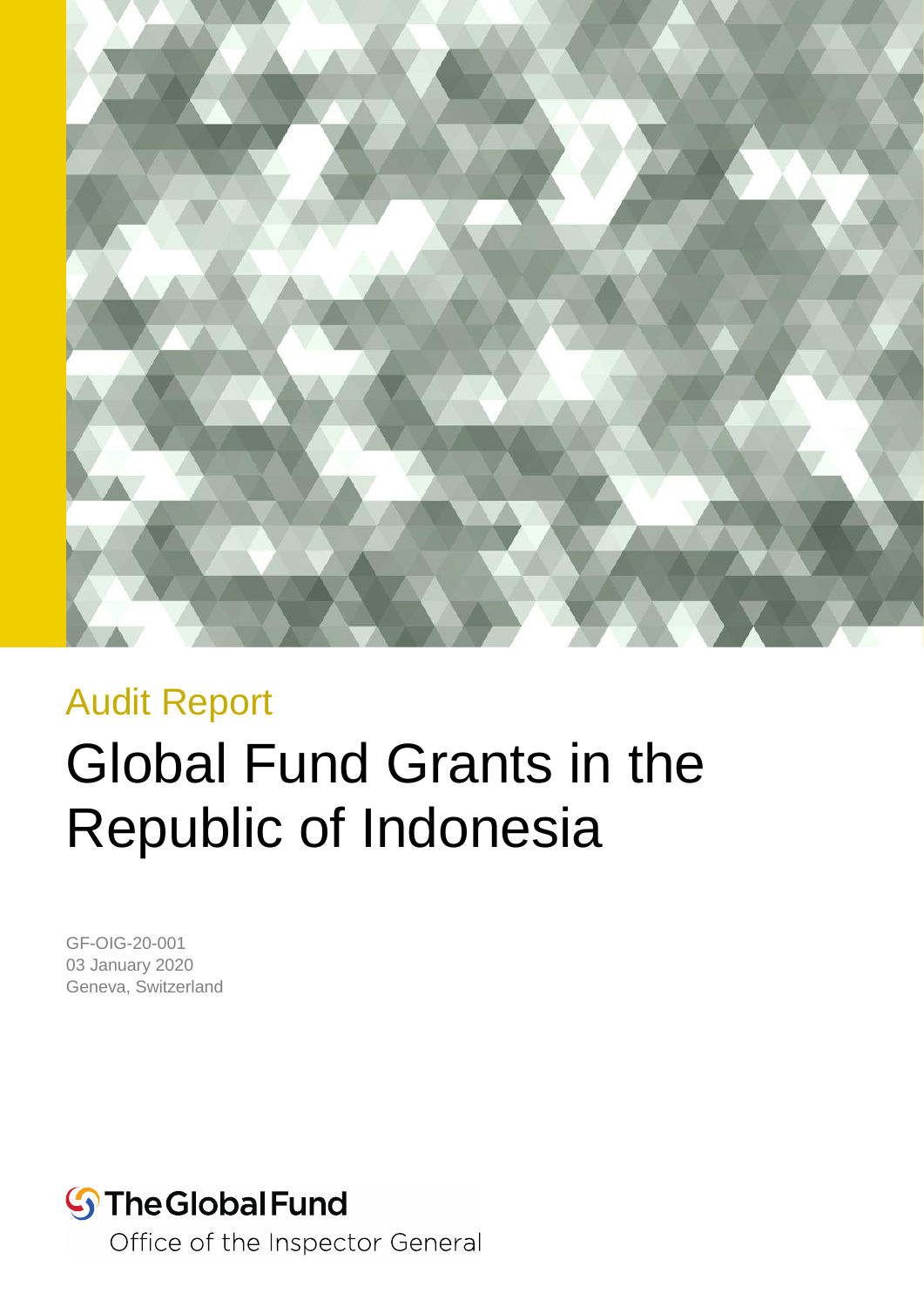### What is the Office of the Inspector General?

*The Office of the Inspector General (OIG) safeguards the assets, investments, reputation and sustainability of the Global Fund by ensuring that it takes the right action to end the epidemics of AIDS, tuberculosis and malaria. Through audits, investigations and advisory work, it promotes good practice, reduces risk and reports fully and transparently on abuse.*

*Established in 2005, the OIG is an independent yet integral part of the Global Fund. It is accountable to the Board through its Audit and Finance Committee and serves the interests of all Global Fund stakeholders. Its work conforms to the International Standards for the Professional Practice of Internal Auditing and the Uniform Guidelines for Investigations of the Conference of International Investigators.*

#### Contact us

The Global Fund believes that every dollar counts and has zero tolerance for fraud, corruption and waste that prevent resources from reaching the people who need them. If you suspect irregularities or wrongdoing in the programs financed by the Global Fund, you should report to the OIG using the contact details below. The following are some examples of wrongdoing that you should report: stealing money or medicine; using Global Fund money or other assets for personal use; fake invoicing; staging of fake training events; counterfeiting drugs; irregularities in tender processes; bribery and kickbacks; conflicts of interest; and human rights violations…

[Online Form >](https://theglobalfund.alertline.com/gcs/welcome?locale=en) Available in English, French, Russian and Spanish

Letter: The Office of the Inspector General The Global Fund Global Health Campus Chemin du Pommier 40 1218 Grand-Saconnex

Geneva, Switzerland

Email: [hotline@theglobalfund.org](mailto:hotline@theglobalfund.org)

Free Telephone Reporting Service: +1 704 541 6918

Telephone voicemail: +41 22 341 5258

More information about the OIG [www.theglobalfund.org/oig](file://///prodmeteorfs.gf.theglobalfund.org/UserDesktops/tfitzsimons/Desktop/www.theglobalfund.org/oig)



Audit Report

Advisory Report OIG advisory reports aim to further the Global Fund's mission and objectives through valueadded engagements, using the professional skills of the OIG's auditors and investigators. The Global Fund Board, committees or Secretariat may request a specific OIG advisory engagement at any time. The report can be published at the discretion of the Inspector General in consultation with the stakeholder who made the request.

Geneva, Switzerland Page 2

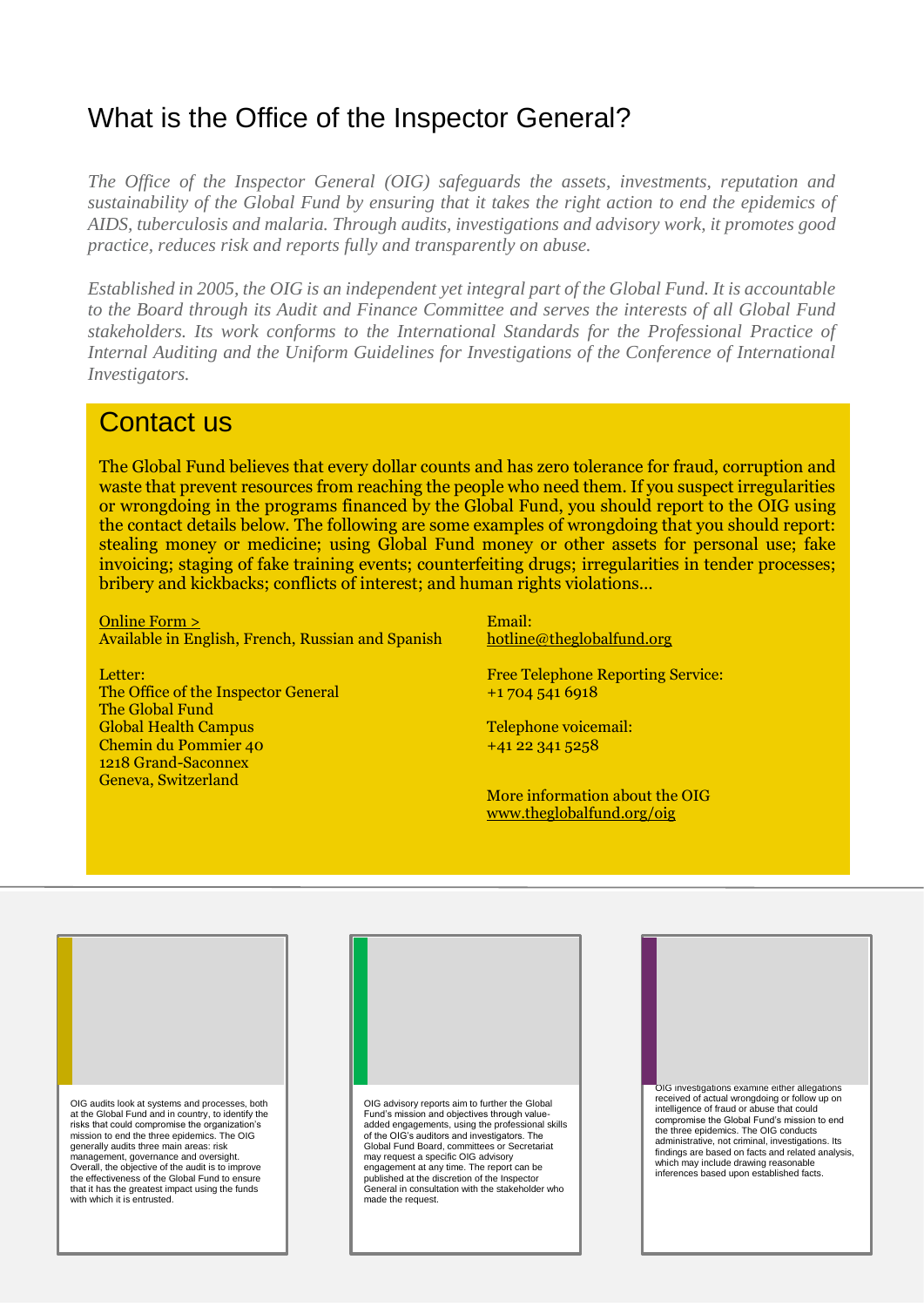### **Table of Contents**

| 1. |      |                                                                                             |
|----|------|---------------------------------------------------------------------------------------------|
|    | 1.1. |                                                                                             |
|    | 1.2. |                                                                                             |
|    | 1.3. |                                                                                             |
|    | 1.4. |                                                                                             |
|    | 1.5. |                                                                                             |
| 2. |      |                                                                                             |
|    | 2.1. |                                                                                             |
|    | 2.2. |                                                                                             |
|    | 2.3. |                                                                                             |
|    | 2.4. |                                                                                             |
|    | 2.5. |                                                                                             |
|    | 2.6. |                                                                                             |
| 3. |      |                                                                                             |
|    | 3.1. |                                                                                             |
|    | 3.2. |                                                                                             |
|    | 3.3. |                                                                                             |
| 4. |      |                                                                                             |
|    | 4.1. | PLHIV testing and linkage between testing/treatment and monitoring need improvement,        |
|    | 4.2. | Improvements needed to achieve the desired TB and MDR-TB notification and treatment         |
|    | 4.3. | TB/HIV collaborative activities, including GeneXpert utilization, require strengthening. 18 |
|    | 4.4. |                                                                                             |
| 5. |      |                                                                                             |
|    |      |                                                                                             |
|    |      |                                                                                             |
|    |      | Annex C: Risk Appetite and Risk Ratings: Content, Methodology and Implications  23          |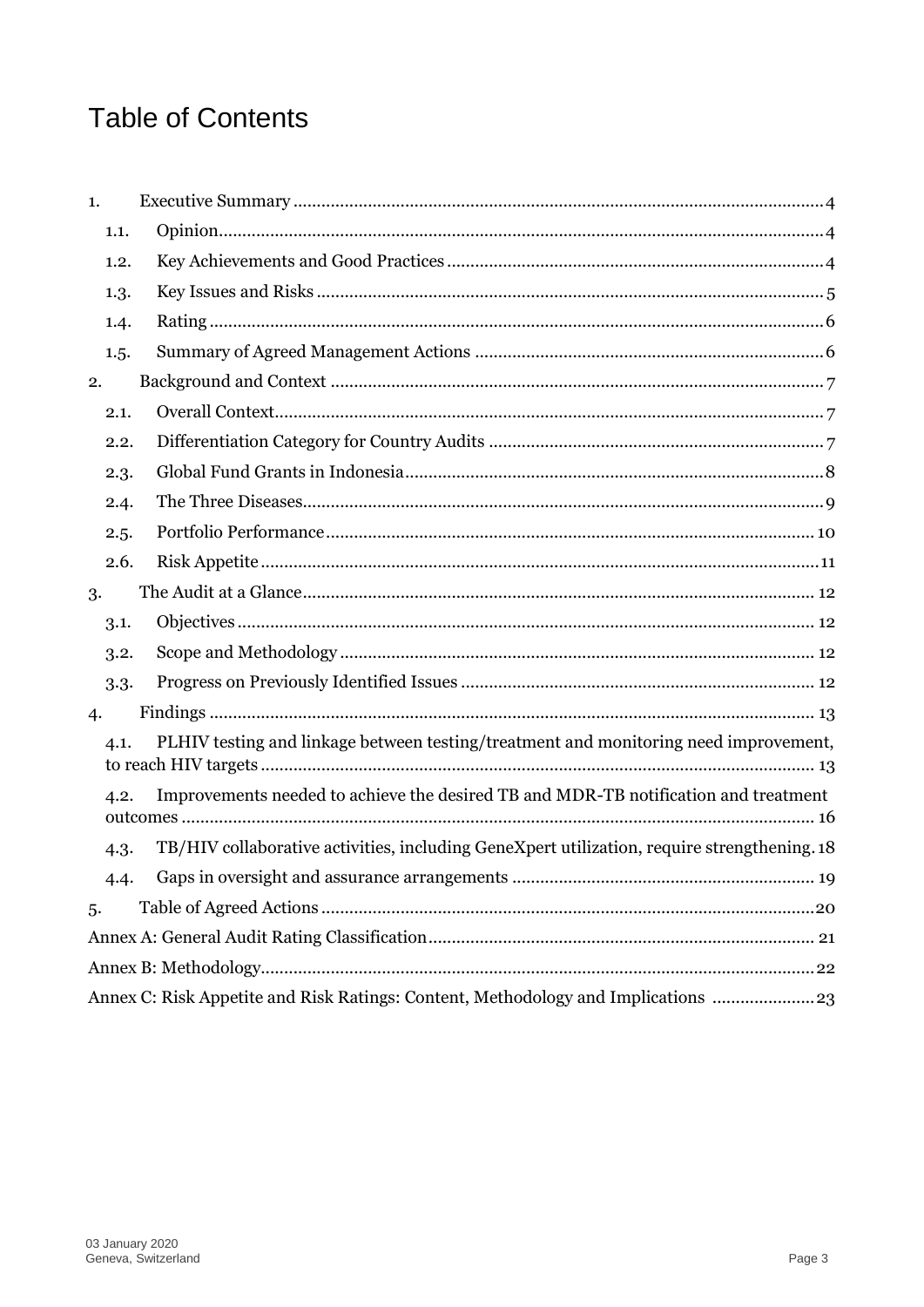### <span id="page-3-0"></span>1. Executive Summary

#### <span id="page-3-1"></span>1.1. Opinion

Indonesia continues its progress towards malaria elimination. The majority of districts, covering 72% of the country's population, have officially been declared malaria-free<sup>1</sup> There has been a 50% reduction in confirmed cases and a 66% reduction in malaria-related deaths. <sup>2</sup> Similarly, the country's case notification outcomes for presumptive TB increased by 24% between 2017 and 2018, and the number of key affected populations tested for HIV is steadily increasing. Indonesia however remains far from reaching the UNAIDS 90-90-90 target. The country's HIV treatment cascade remains low at 50-17-7, while Indonesia is among the top 10 countries that account for 80% of missing TB cases globally.

Improvements are needed in the design of the grants if the HIV and TB program targets by 2020 are to be achieved. The HIV grants are yet to include a plan to increase the number of facilities conducting both testing and treatment, a critical component of rolling out the 'test and treat' policy to improve treatment rates. Grant interventions to scale up viral load coverage have been developed, but are yet to be implemented. Referral systems and information sharing between public sector facilities and civil society organizations are weak for HIV, TB and HIV/TB collaboration activities. The TB grants do not adequately address the scale-up of the public/private mix and treatment of MDR-TB patients. The adequacy and effectiveness of grant design to ensure efficient and sustainable achievement of grant impact are **partially effective**.

There are inefficiencies in programmatic implementation. For HIV, there are delays in rolling out innovative outreach and prevention activities. The 'test and treat' policy is not fully implemented, and monitoring of patients on treatment is not effective, resulting in high treatment drop-out. There is a need to improve TB contact tracing activities to increase case finding, treatment initiation (especially for MDR-TB), and to improve utilization of GeneXpert diagnostics to leverage the technology for HIV viral load testing. Weaknesses were noted in Principal Recipient supervision of sub- and sub-sub-recipients. The effectiveness and efficiency of the implementation and assurance arrangements in supporting the achievement of grant objectives **need significant improvement**.

#### <span id="page-3-2"></span>1.2. Key Achievements and Good Practices

**Government financial commitment to fight the three diseases:** Indonesia's co-financing requirements for the 2018-2020 allocation period for the three diseases is 20% (US\$80 million). The Government has met the co-financing requirement and finances procurement of most HIV, TB and malaria commodities including medicines, HIV test kits, malaria bed nets and test kits, and viral load and GeneXpert cartridges. Government contribution for the three diseases increased by 28% in 2017 and 16% in 2018. The Ministry of Health has issued a decree to increase the number of hospitals providing MDR-TB treatment to 260. The social health insurance scheme, JKN, covers a variety of health services.

**Good programmatic performance**: The number of HIV tests conducted on key affected populations increased from 166,000 in 2017 to 183,000 in 2018, mainly through the use of mobile clinics. The program has bridged the gap between outreach and testing and deepened the collaboration between health facilities and civil society organizations. A "test and treat" policy was

-

<sup>1</sup> https://www.thelancet.com/journals/langlo/article/PIIS2214-109X%2818%2930198-0/fulltext

<sup>2</sup> WHO- world malaria report 2017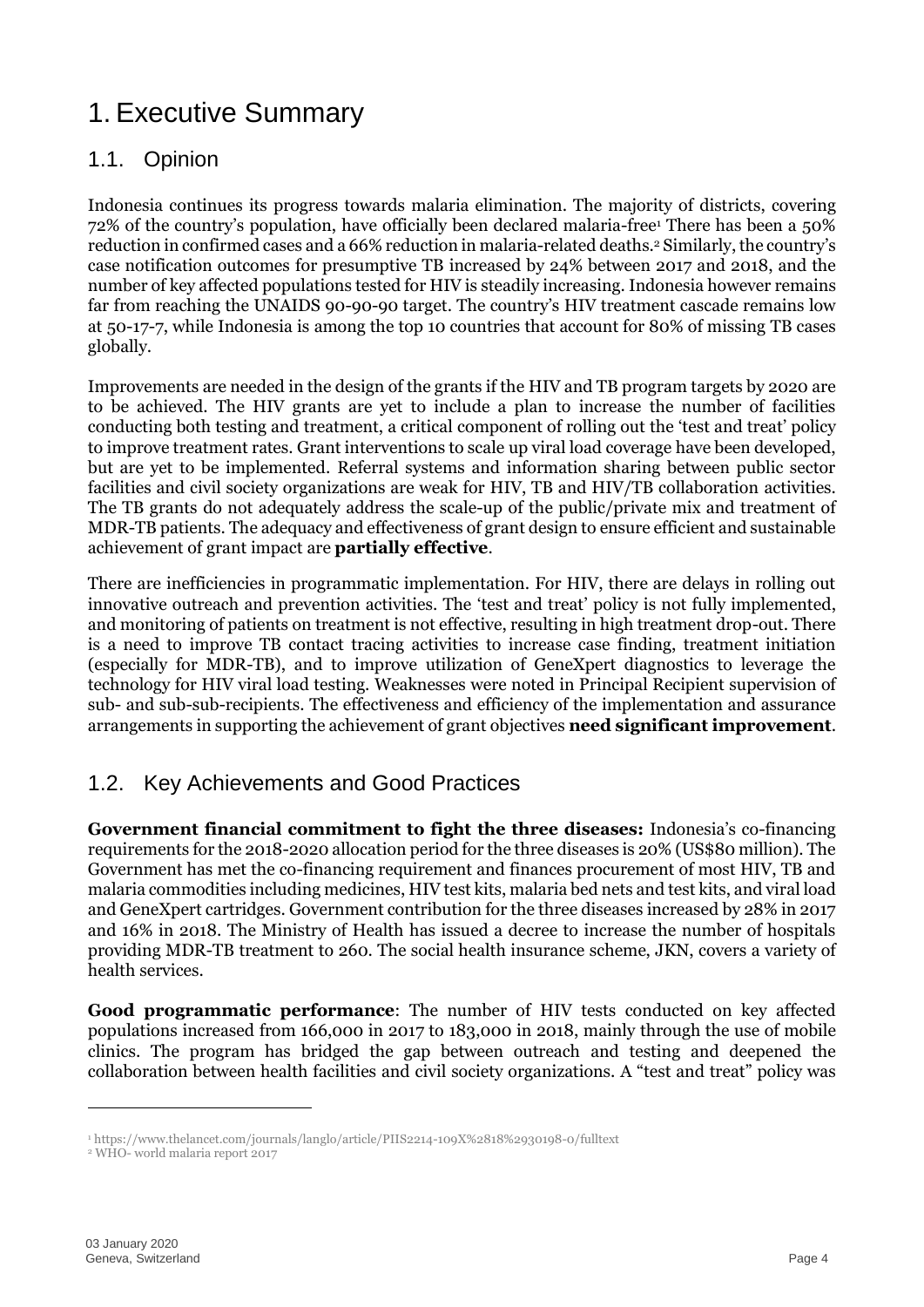introduced in 2018, contributing to increasing the number of people on antiretroviral treatment from 91,000 in 2017 to 108,000 in 2018. The introduction of mandatory TB case notification contributed to a 24% increase in case notification outcomes in 2018. Over 800 GeneXpert machines have been installed in health facilities, and the number of hospitals providing MDR-TB services increased following a decree by MOH in 2017 to increase number of MDR-TB hospitals to 260. <sup>3</sup> In addition, over 2000 puskesmas are ready to become satellites for MDR-TB treatment following decentralization. New partnership model between Civil Society Organizations (CSOs) and the National TB Program for active case finding is an opportunity for the CSOs to start accessing district funding in the future and sustain their involvement in community TB case finding.

**Complementarity between government and civil society organizations in implementing interventions for key affected populations:** The involvement of civil society organizations and UN agencies in outreach activities has contributed to increased numbers of key affected populations being tested. The number of men who have sex with men (MSM) who received an HIV test and who know their result increased from 82,000 in 2017 to 112,000 in 2018. The partnership model for active TB case finding that civil society organizations have with the Ministry of Health allows them to access district funding and sustain their involvement in community TB case finding. This partnership has helped the country to continuously improve case notification numbers.

#### <span id="page-4-0"></span>1.3. Key Issues and Risks

**Unsatisfactory progress on the HIV 90-90-90 cascade:** Despite high HIV prevalence among key affected populations in Indonesia, HIV testing targets are low and the positivity yield from outreach activities remains stagnant. The effectiveness of a new 'virtual outreach' method to improve positivity yield has not been evaluated and key grant activities including community-based screening and pre-exposure prophylaxis are yet to start, due to administrative and legislative challenges. Limited documentation has affected the notification and testing of partners of key affected populations. Mobile testing is limited in scale.

More than 31% of people living with HIV who know their status are not initiated on treatment, and more than 29% of patients are lost to follow-up after 12 months of treatment initiation. Contributing factors include gaps in the referral system to link patients to treatment, failure to track people who were not put on treatment through the national system, and sub-optimal implementation of the 'Test and Treat' policy by all districts. Although all primary health facilities and district hospitals in 96 "priority districts" are expected to test and initiate treatment, only 57 districts have at least one health facility capable of doing this. Limited central-level oversight and facilities not sharing patient information with civil society organizations contribute to patients being lost to follow-up. Nationally, less than 7% of patients receive a viral load test, risking high mortality and undetected drug resistance.

**Improvements needed to achieve the desired TB and MDR-TB notification and treatment outcomes:** Although 67% of estimated cases are notified by the National TB Program (MoH), Indonesia is among the top 10 countries that account for 80% of missing cases globally; TB is the fourth leading cause of death. An average of 50% of cases referred by civil society organizations are not tested at health facilities, due to the different screening parameters used by both parties. Although public/private mix (DPPM) packages were expected to be provided in 243 regular districts and 271 high priority-high impact districts in 2018, only 37 districts have been prioritized. There have been no clear guidelines from the central level on the implementation of DPPM at the district level.

-

<sup>3</sup> Currently has 202 hospitals providing MDR-TB services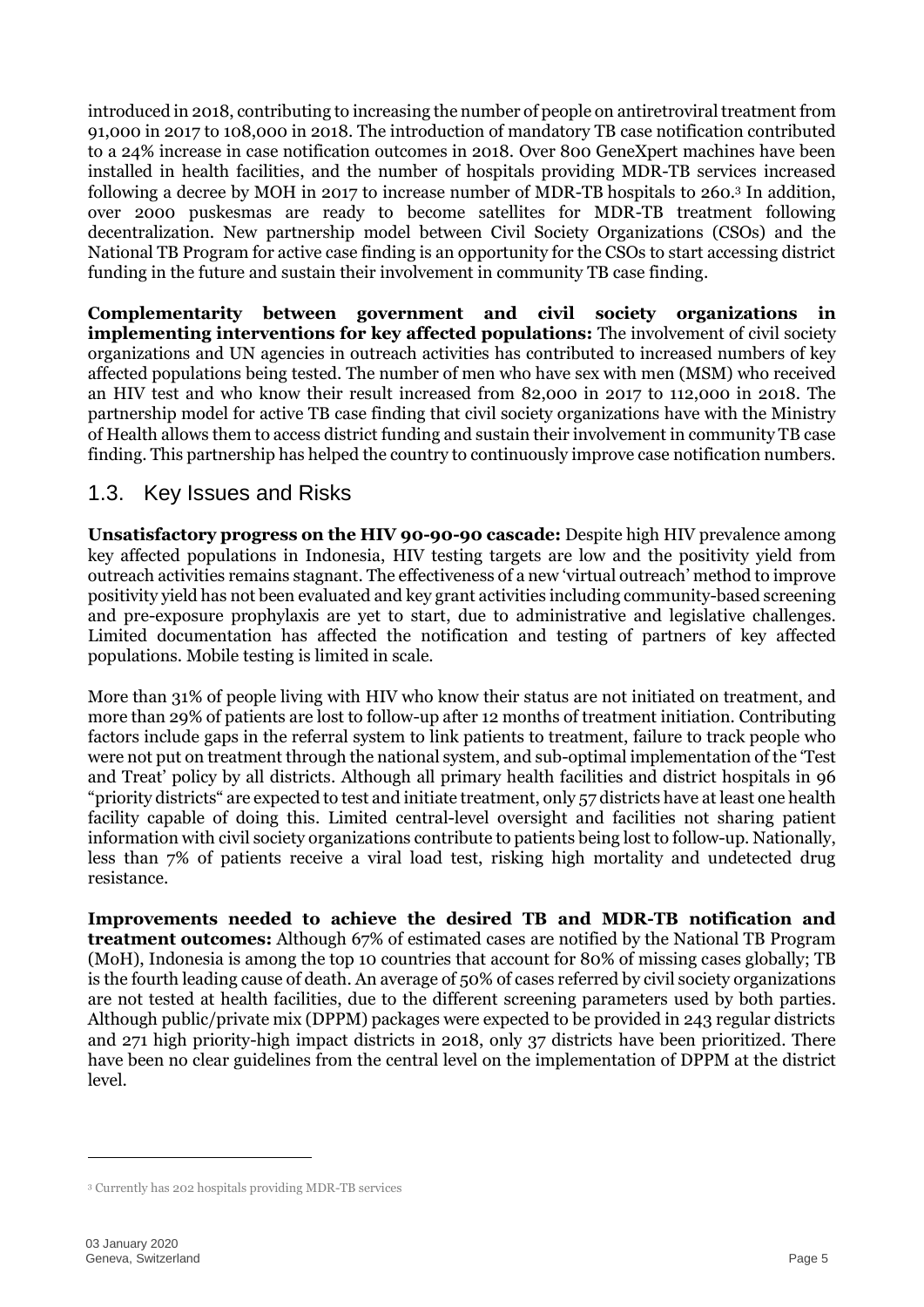Approximately 49% of MDR-TB patients diagnosed do not start treatment, and there is no mechanism to track them. Information is not available about the remaining patients (i.e. 51%) who started treatment, were lost to follow up, and who were brought back to treatment. The current enabler payment mechanism is not in line with the agreed policy, affecting the uptake of MDR-TB treatment. Gaps in the management of GeneXpert machines were also noted. At the time of the audit, 66 machines had been dispatched to health facilities but were not installed, and 104 machines were still at the warehouse due to the health facilities' lack of readiness to receive them. In addition, 240 GeneXpert machines are out of warranty. Of the machines under warranty, 38% (44/117) had broken parts and were awaiting repair.

**Improvement needed in TB/HIV collaboration activities:** TB and HIV programs have vertical structures with limited collaboration. TB is primarily diagnosed and treated at the primary healthcare level, while HIV treatment is mostly hospital-based, meaning many co-infected patients receive care in two different facilities, increasing the chance of being lost to follow-up. Integrated TB/HIV supervision is not yet happening and only 15% of people newly enrolled in HIV care have started TB preventive treatment, due to the reluctance of physicians to prescribe it.

To increase the accessibility to viral load testing, Indonesia is leveraging the use of GeneXpert machines. However, there is a prolonged time (around one year) between training and roll-out of viral load testing. As a result, some trained staff had left the health facilities and others had forgotten how to use the machines. The scale-up of viral load testing supported by a third-party supplier is still being negotiated and is yet to start.

**Gaps in oversight and assurance arrangements:** Four out of five Principal Recipients (PRs) have no timely and costed supervision plan, and supervision visits are not always in line with the outcomes of the risk assessment tool used by PRs. Challenges such as insufficient human resources for supervision and the lack of a formal system for communicating or tracking issues or recommendations raised in supervision remain unaddressed. These gaps are affecting the PRs' oversight ability of activities at sub- and sub-sub-recipient levels.

#### <span id="page-5-0"></span>1.4. Rating

**Objective 1: Adequacy and effectiveness of grant design to ensure efficient and sustainable achievement of grant impact.**

OIG rating: Partially Effective

**Objective 2: Effectiveness and efficiency of the implementation and assurance arrangements in supporting the achievement of grant objectives.**

OIG rating: Need Significant Improvement

#### <span id="page-5-1"></span>1.5. Summary of Agreed Management Actions

The OIG and the Secretariat have agreed a set of actions and related deliverables to address the findings. Specifically, the Global Fund Secretariat and in-country stakeholders will work to:

- review the implementation arrangements to meet treatment coverage targets by Dec 31 2020, as per the grant Performance Framework.
- ensure that staff from GF-supported CSOs consider all bacteriologically confirmed cases in their lists for contact investigation follow up, and revisit DDPM activities based on recent case notification data.
- work with the Federal Ministry of Health and other development partners to finalize the budget for the Acceleration plan of TB/HIV control.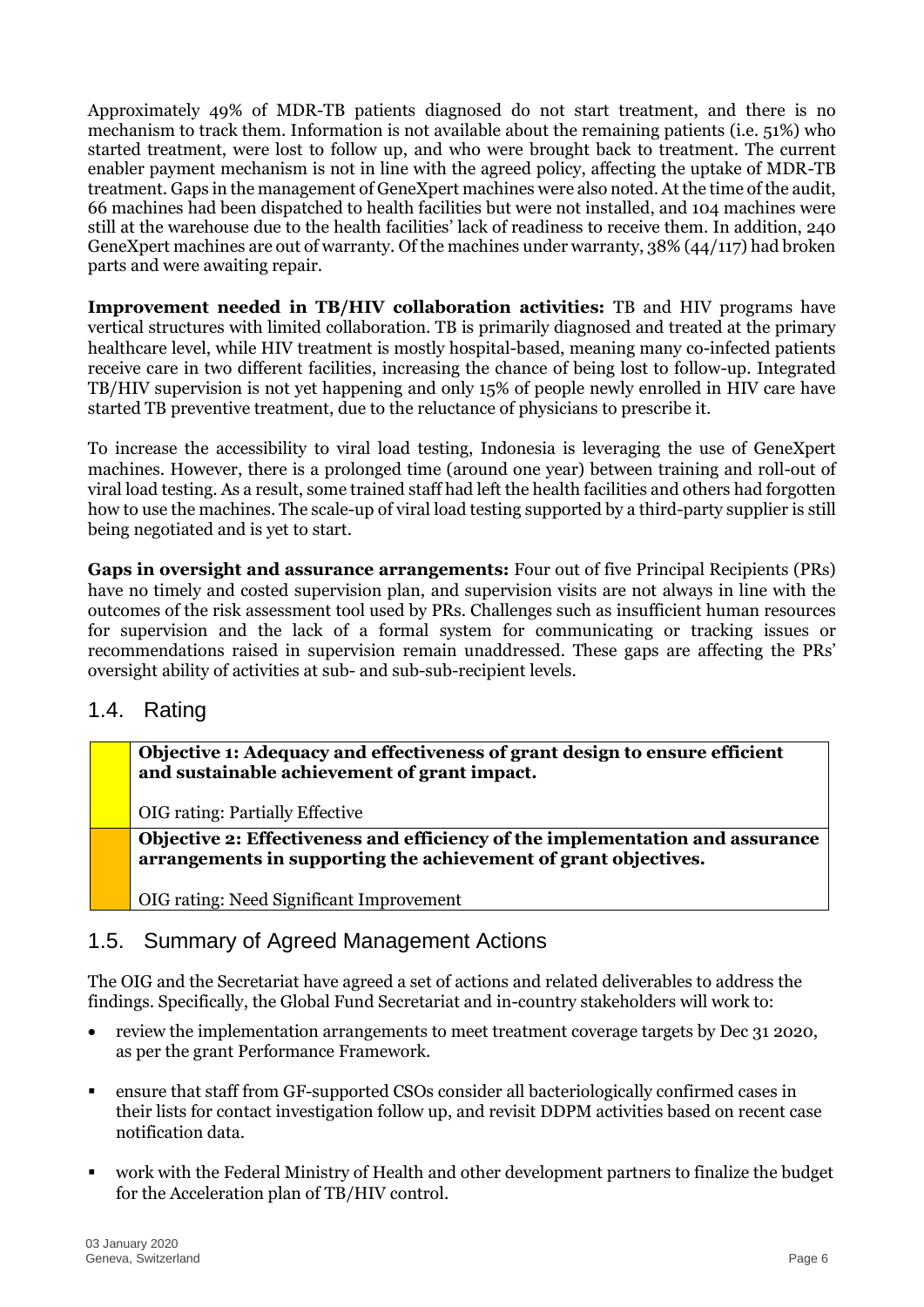▪ ensure that all Principal Recipients develop risk-based, sub-recipient supervision plans, and systemic feedback and follow up mechanisms are in place.

### <span id="page-6-0"></span>2. Background and Context

#### <span id="page-6-1"></span>2.1. Overall Context

Indonesia is the world's largest archipelago with over 16,000 islands. The country has 34 provinces with 514 districts. Over 55% of the population live in urban areas, and the island of Java accounts for over half of the country's population.<sup>4</sup>

A G-20 member, Indonesia has seen its income levels rise steadily in the last 20 years, suggesting it may reach upper middle-income status within a few years, 5 likely to make the country ineligible for the future allocations under the G-20 rule.<sup>6</sup> However, taking into consideration the country's disease Population: **264 million**

GNI per capita: **US\$3,840** (2018)

UNDP Human Development Index: **116 of 189** (2018)

Transparency International Corruption Perceptions Index: **89 of 180** (2018)

burden and the possibility that a sudden change would jeopardize the gains made through cumulative Global Fund investments of over US\$1 billion, the Strategy Committee endorsed the option of removing the G-20 rule during the 39th Global Fund Board meeting.

Indonesia's total health expenditure is around 3.1% of gross domestic product. <sup>7</sup> The 2014 launch of a universal health care program has been a major boost to the health sector; the aim is to cover the entire population by 2019, 74% of the population having been enrolled by the end of 2018. <sup>8</sup> Since 2001, as part of a wider policy of decentralization, the health system has been decentralized, with the responsibility of providing health services devolved to provinces and districts.

#### <span id="page-6-2"></span>2.2. Differentiation Category for Country Audits

The Global Fund has classified the countries in which it finances programs into three overall portfolio categories: focused, core and high impact. These categories are primarily defined by size of allocation amount, disease burden and impact on the Global Fund's mission to end the three epidemics. Countries can also be classed into two cross-cutting categories: Challenging Operating Environments and those under the Additional Safeguard Policy. Challenging Operating Environments are countries or regions characterized by weak governance, poor access to health services, and man-made or natural crises. The Additional Safeguard Policy is a set of extra measures that the Global Fund can put in place to strengthen fiscal and oversight controls in a particularly risky environment.

Indonesia is classified as:

Focused: (Smaller portfolios, lower disease burden, lower mission risk)

Core: (Larger portfolios, higher disease burden, higher risk)

**X High Impact: (Very large portfolio, mission critical disease burden)**

Challenging Operating Environment Additional Safeguard Policy

<sup>4</sup> [BPS Statistik Indonesia](https://www.bps.go.id/publication/2018/12/24/39b2ed48b00f0e785046d37d/statistik-indonesia-dalam-infografis-2018.html) - http://www.indonesia.go.id/in/sekilas-indonesia/geografi-indonesia

<sup>5</sup> According to the World Bank, upper-middle-income are economies with a GNI per capita between US\$ 3,896 – US\$ 12,055.

<sup>6</sup> According to the GF eligibility policy, only UMIC G-20s with an 'extreme' disease burden are eligible; this applies to all three diseases.

<sup>7</sup> [World Bank Data -](https://data.worldbank.org/indicator/SH.XPD.CHEX.GD.ZS) Indonesia country profile

<sup>8</sup> Healthpolicy plu[s http://www.healthpolicyplus.com/indonesiaUHC.cfm](http://www.healthpolicyplus.com/indonesiaUHC.cfm)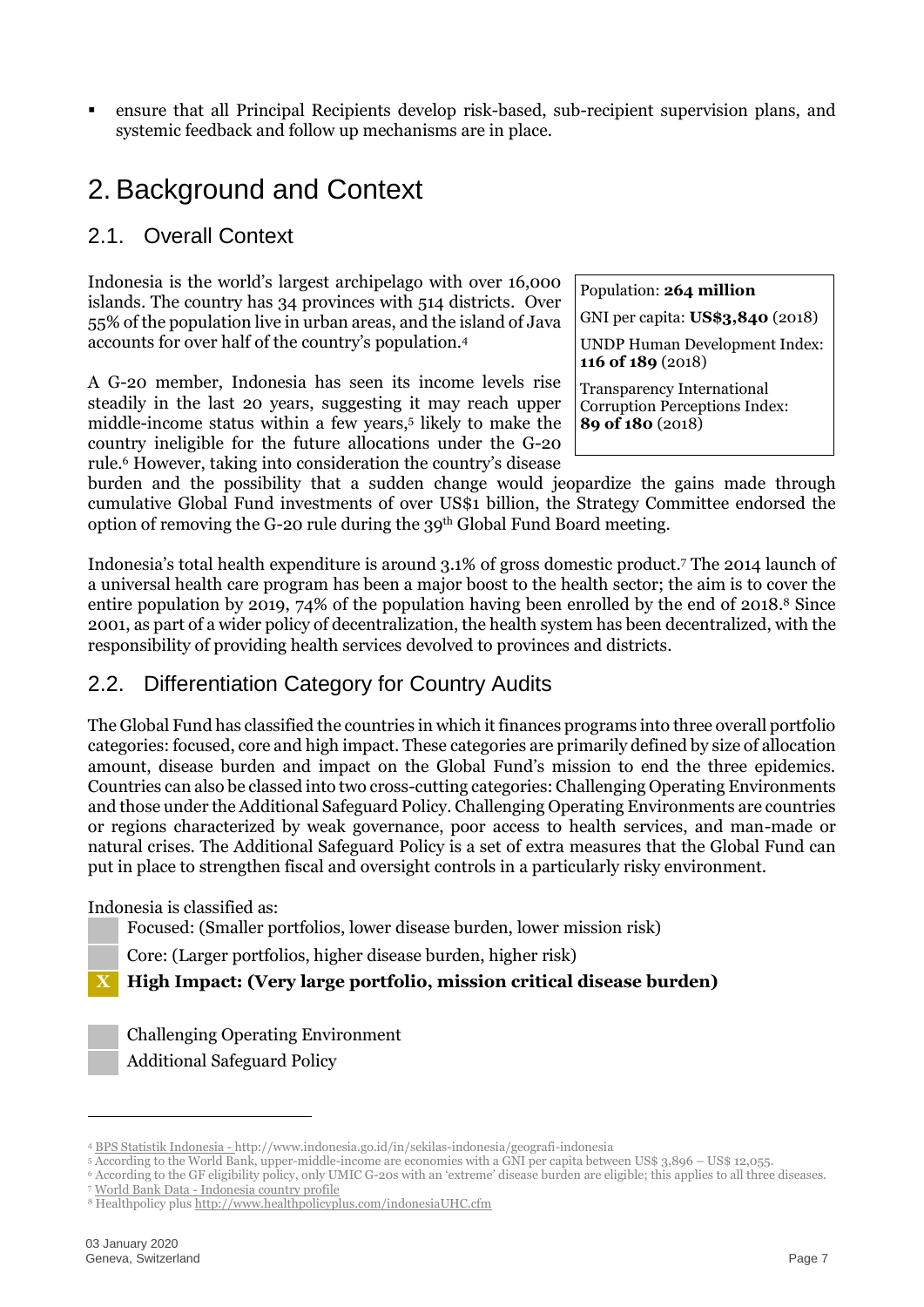#### <span id="page-7-0"></span>2.3. Global Fund Grants in Indonesia

Since 2003, the Global Fund has signed 38 grants totaling US\$1.1 billion, of which US\$901 million has been disbursed to date across the three diseases and for Resilient and Sustainable Systems for Health. The current grant allocation for 2018-2020 is US\$264 million: US\$92 million for HIV; US\$117 million for TB; and US\$53 million for malaria.

| Grant                    | <b>Principal Recipient</b>                                                                                                               | Component    | <b>Grant period</b>               | <b>Signed</b>   |
|--------------------------|------------------------------------------------------------------------------------------------------------------------------------------|--------------|-----------------------------------|-----------------|
|                          |                                                                                                                                          |              |                                   | amount<br>(USD) |
| IDN-H-<br><b>MOH</b>     | Directorate General of Disease<br>Prevention and Control,<br>Ministry of Health of The<br>Republic of Indonesia                          | <b>HIV</b>   | $01 - Jan-2018$ to<br>31-Dec-2020 | 60,661,386      |
| IDN-H-<br><b>SPIRITI</b> | Yayasan Spiritia                                                                                                                         | <b>HIV</b>   | $01 - Jan-2018$ to<br>31-Dec-2020 | 32,116,331      |
| IDN-T-<br><b>AISYIYA</b> | Central Board of 'Aisyiyah                                                                                                               | Tuberculosis | 01-Jan-2018 to<br>31-Dec-2020     | 14,768,459      |
| IDN-T-<br><b>MOH</b>     | Directorate General of Disease<br>Prevention and Control,<br>Ministry of Health of The<br>Republic of Indonesia                          | Tuberculosis | $01 - Jan-2018$ to<br>31-Dec-2020 | 103,034,752     |
| IDN-M-<br><b>MOH</b>     | Directorate General of Disease<br>Prevention and Control,<br>Ministry of Health of The<br>Republic of Indonesia                          | Malaria      | 01-Jan-2018 to<br>31-Dec-2020     | 44,574,010      |
| IDN-M-<br><b>PERDHAK</b> | Persatuan Karya Dharma<br>Kesehatan Indonesia (also<br>known as "PERDHAKI",<br>Association of Voluntary<br>Health Services of Indonesia) | Malaria      | 01-Jan-2018 to<br>31-Dec-2020     | 9,070,896       |
| <b>Total</b>             |                                                                                                                                          |              |                                   | 264,225,834     |

As part of the NFM 2 allocation, catalytic funding has been granted through matching funds addressing key issues, in particular: TB missing cases (US\$15 million); Human Rights barriers to HIV services access (US\$2.7 million); and Data Strengthening and Use (US\$1.97 million). Approximately 64% of the funding to fight the three diseases in Indonesia is provided by the Government. The Global Fund is the largest external donor (26% of funding), with significant funding and technical assistance provided by the United States Government (4.5% of funding).<sup>9</sup>

<span id="page-7-1"></span><sup>9</sup> Funding Landscape Table (2018-2020 funding request)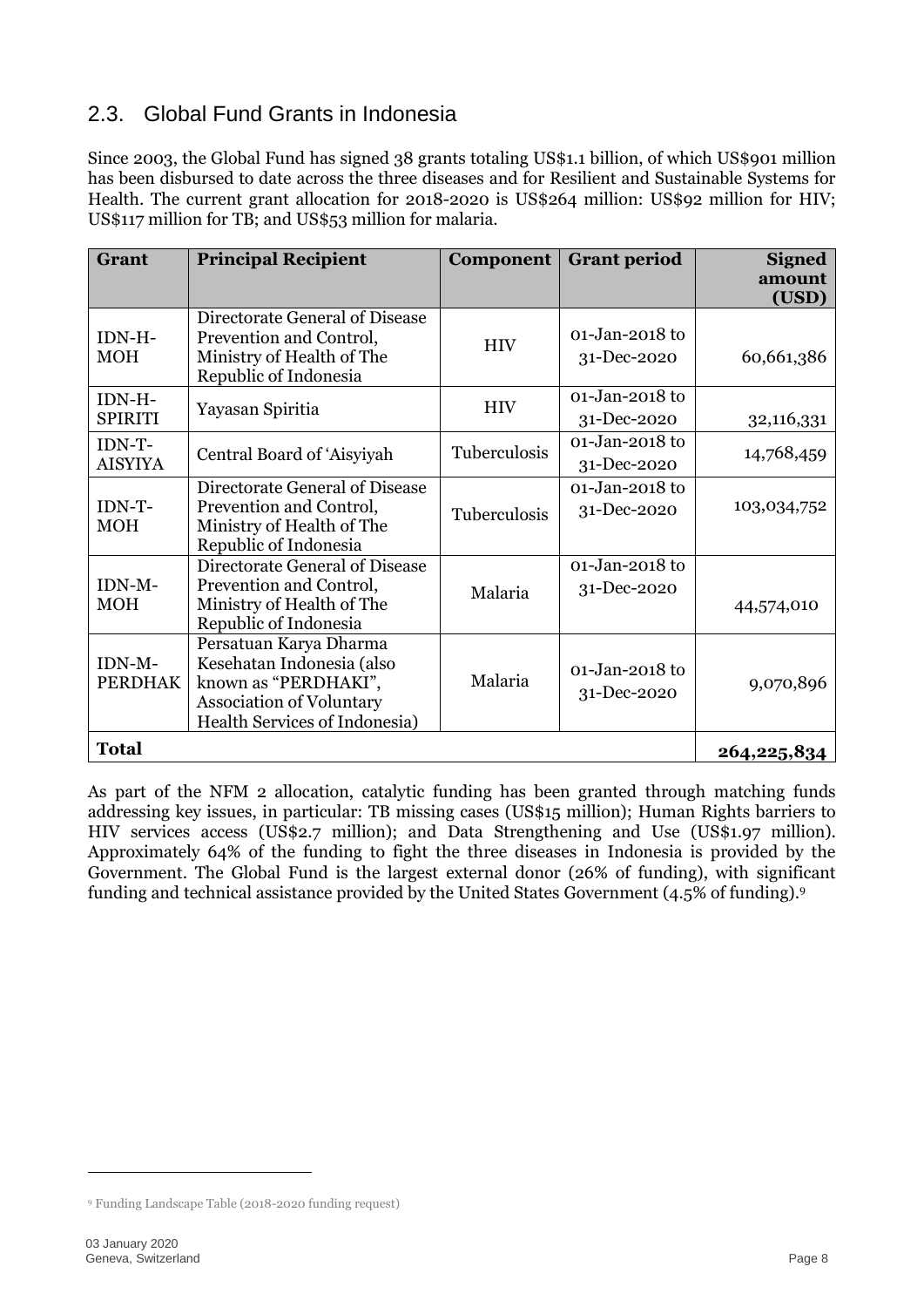#### 2.4. The Three Diseases

| HIV/AIDS: Indonesia accounts for about 2% of the<br>global disease burden. The country has relatively low<br>overall adult HIV prevalence at 0.4%, with prevalence<br>rates of 28.8% among people who inject drugs, 25.8%<br>among men who have sex with men, 24.5% among<br>transgender and 5.3% among sex workers. <sup>10</sup> Key<br>affected populations are the most affected by HIV and<br>remain hard to reach. | 640,000 estimated people<br>living with HIV in 2018. <sup>13</sup><br>46,000<br><b>HIV</b><br>new<br>infections<br>and<br>38,000<br>AIDS-related<br>deaths<br>in<br>2018.14 |
|--------------------------------------------------------------------------------------------------------------------------------------------------------------------------------------------------------------------------------------------------------------------------------------------------------------------------------------------------------------------------------------------------------------------------|-----------------------------------------------------------------------------------------------------------------------------------------------------------------------------|
| 52% of estimated people living with HIV know their<br>status <sup>11</sup> and 17% of them are on treatment. Only 7% of<br>those on treatment accessed viral load testing in<br>2018.12                                                                                                                                                                                                                                  | 108,479<br>people<br>on<br>antiretroviral therapy<br>in<br>2018 <sup>15</sup> .                                                                                             |
| <b>Malaria:</b> Indonesia has been successful in combatting<br>malaria, reducing numbers of malaria cases by 38%<br>and malaria-related mortality by 31% between 2012<br>and 2017. <sup>16</sup> The majority of districts are now<br>considered malaria-free. <sup>17</sup>                                                                                                                                             | insecticide-<br>2,347,408<br>treated nets distributed in<br>through<br>2017<br>a<br>mass<br>campaign <sup>19</sup><br>261,617 confirmed cases in                            |
| Challenges remain, particularly in Eastern Indonesia<br>where most of the burden persists. Overall, 17% of the<br>1,530,566 estimated cases are confirmed with<br>microscopy, and 2,680 deaths were estimated in<br>2017.18                                                                                                                                                                                              | 2017.20                                                                                                                                                                     |
| Tuberculosis: TB remains a major issue in<br>Indonesia, representing 8 of the global disease burden,<br>with 564,000 new and relapsed cases notified in 2018.                                                                                                                                                                                                                                                            | Estimated TB incidence of<br>100,000<br>319<br>per<br>population,<br>representing<br>845,000 people in 2018.                                                                |
| HIV/TB co-infection is significant, with 40 incidents<br>per 100,000 and a mortality rate of 3.5 per 100,000 in<br>2017. <sup>21</sup> Resistance is also a challenge, with 8,076<br>patients diagnosed with RR/MDR-TB and 4,379<br>enrolled in treatment in 2018. <sup>22</sup>                                                                                                                                         | Estimated<br>mortality<br>1n<br>2018 is <b>98,000</b> people.<br>Treatment success rate for<br>susceptible TB from 2017<br>cohort is $85\%$ . <sup>23</sup>                 |

<sup>10</sup> Integrated Bio-Behavioral Survey 2015

<sup>11</sup> UNAIDS - [Indonesia profile](https://www.unaids.org/en/regionscountries/countries/indonesia)

<sup>12</sup> Global Fund Progress Update Disbursement Request – December 2018

<sup>13</sup> [UNAIDS Indonesia factsheet 2018](https://www.unaids.org/en/regionscountries/countries/indonesia)

<sup>14</sup>[UNAIDS Indonesia factsheet 2018](https://www.unaids.org/en/regionscountries/countries/indonesia)

<sup>15</sup> Global Fund Progress Update Disbursement Request – December 2018

<sup>16</sup> [Global Fund Malaria Result Profile 2017](http://docs.theglobalfund.org/010/idn-m_result_profile_en.pdf)

<sup>17</sup> Global Fund Secretariat Briefing Note 2017

<sup>18</sup> [WHO Malaria Report 2018a](https://apps.who.int/iris/bitstream/handle/10665/275867/9789241565653-eng.pdf?ua=1)

<sup>19</sup> [Global Fund Malaria Results Profile](https://www.theglobalfund.org/media/7973/idn-m_result_profile_en.pdf)

<sup>&</sup>lt;sup>20</sup> [WHO Malaria Profile 2017](https://www.who.int/malaria/publications/country-profiles/profile_idn_en.pdf?ua=1)

<sup>21</sup>[WHO TB Indonesia Factsheet 2017](https://extranet.who.int/sree/Reports?op=Replet&name=%2FWHO_HQ_Reports%2FG2%2FPROD%2FEXT%2FTBCountryProfile&ISO2=ID&LAN=EN&outtype=html)

<sup>22</sup> Global Fund Progress Update Disbursement Requests – FY December 2018

<sup>23</sup>[WHO TB Indonesia Factsheet 2017](https://extranet.who.int/sree/Reports?op=Replet&name=%2FWHO_HQ_Reports%2FG2%2FPROD%2FEXT%2FTBCountryProfile&ISO2=ID&LAN=EN&outtype=html)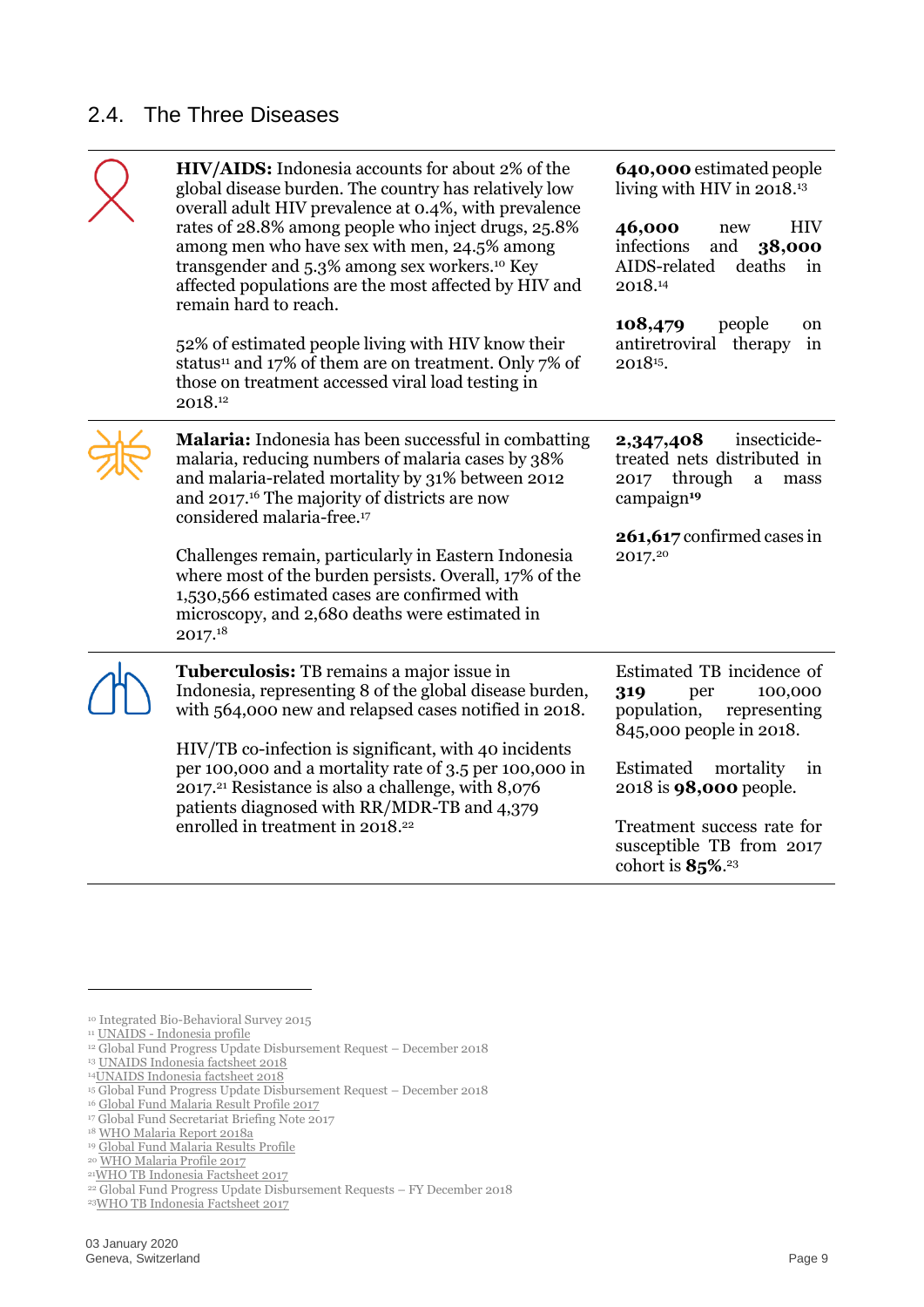#### <span id="page-9-0"></span>2.5. Portfolio Performance

Grants in the country are performing well against the agreed indicators, as shown by the achievement rate of key mandatory coverage indicators. The issues and root causes for the incorrect reporting for outreach activities, low rates of HIV prevention and TB case notification are analyzed in sections 4.1 and 4.2 of this report.

For malaria, the low achievement on insecticide-treated nets distribution is due to the limited numbers of nets available due to a delay in the procurement process. For the indicator "Proportion of suspected malaria cases that receive a parasitological test in the community", OIG noted that the Principal Recipient has changed the denominator due to the unavailability of rapid test kits; the target for this indicator was to reach 74,000 people, but with only 24,000 test kits available they reduced the indicator and reported 100% achievement.

| Global Fund key indicators achievement rate (as of December 2018)                                                                        |               |               |                    |
|------------------------------------------------------------------------------------------------------------------------------------------|---------------|---------------|--------------------|
| <b>Indicator</b>                                                                                                                         | <b>Target</b> | <b>Actual</b> | <b>Achievement</b> |
| <b>HIV</b>                                                                                                                               |               |               |                    |
| Number of needles and syringes distributed per person who<br>injects drugs per year by needle and syringe programs                       | 170           | 30            | 18%                |
| Percentage of sex workers that have received an HIV test during<br>the reporting period and know their results                           | 17%           | 18%           | 108%               |
| Percentage of men who have sex with men that have received an<br>HIV test during the reporting period and know their results             | 32%           | 24%           | 75%                |
| Percentage of people living with HIV currently receiving<br>antiretroviral therapy                                                       | 20%           | 17%           | 82%                |
| Percentage of people living with HIV and on ART, who have a<br>suppressed viral load at 12 months (<1000 copies/ml)                      | 85%           | 91%           | 107%               |
| <b>Tuberculosis</b>                                                                                                                      |               |               |                    |
| Number of notified cases of all forms of TB (i.e. bacteriologically<br>confirmed + clinically diagnosed), includes new and relapse cases | 267,368       | 235,928       | 88%                |
| Number of TB cases with RR-TB and/or MDR-TB notified                                                                                     | 3,372         | 4,807         | 120%               |
| Number of cases with RR-TB and/or MDR-TB that began second-<br>line treatment                                                            | 2,866         | 2,443         | 85%                |
| Percentage of HIV-positive new and relapse TB patients on ART<br>during TB treatment                                                     | 4,901         | 1,718         | 35%                |
| Percentage of people living with HIV newly enrolled in HIV care<br>started on TB preventive therapy                                      | 26,363        | 3,933         | 15%24              |

<sup>24</sup> Although the PR achieved only 15% on this indicator, the agreed target was 25%. As a result, they are performing adequately on this indicator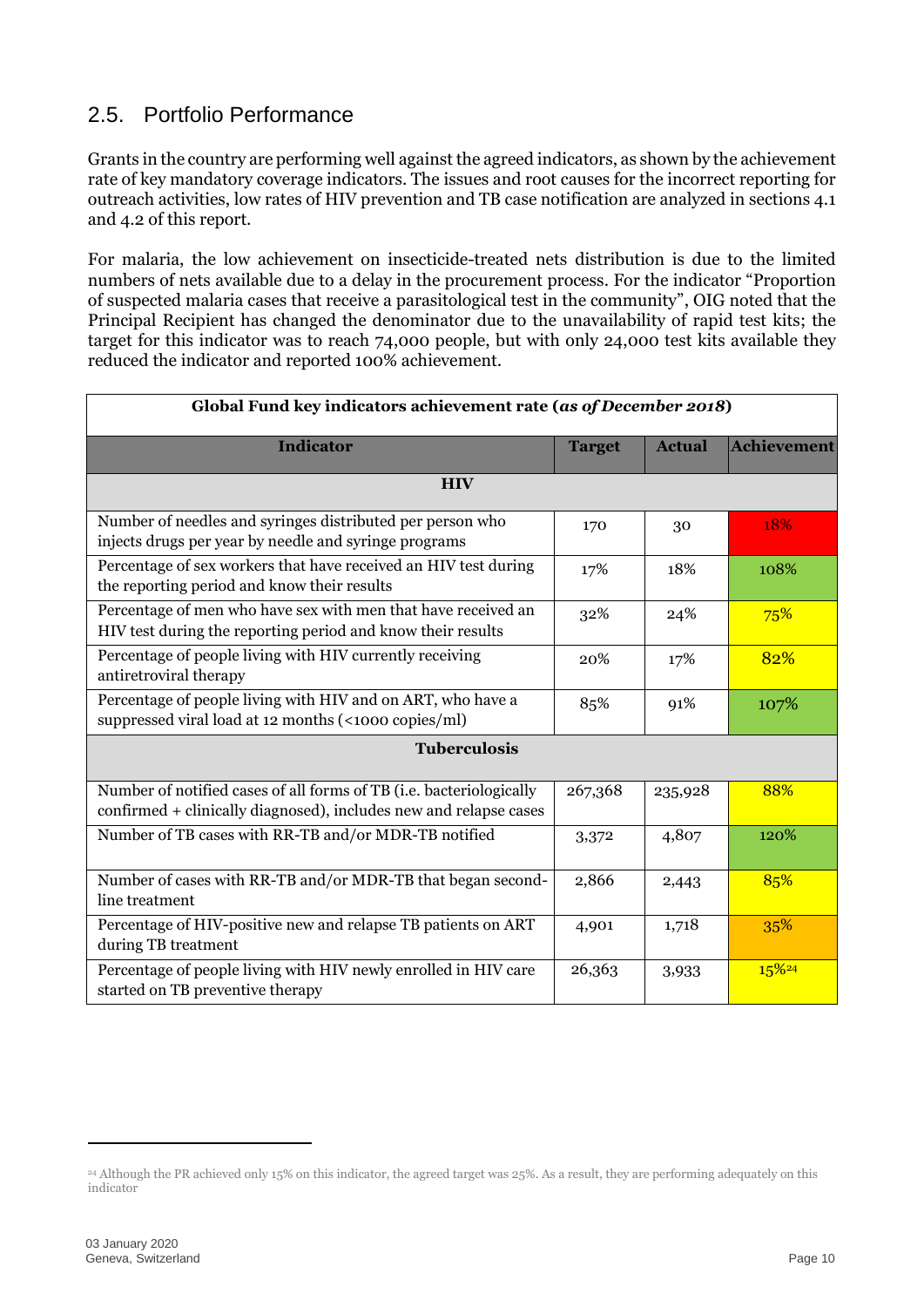| <b>Malaria</b>                                                                                                              |           |           |         |
|-----------------------------------------------------------------------------------------------------------------------------|-----------|-----------|---------|
| Number of long-lasting insecticidal nets distributed to at-risk<br>population through mass campaign.                        | 3,984,224 | 2,017,540 | 51%     |
| Proportion of suspected malaria cases that receive a<br>parasitological test in the community                               | 100%      | 100%      | $100\%$ |
| Proportion of suspected malaria cases that receive a<br>parasitological test at public sector health facilities             | 100\%     | 96%       | 96%     |
| Proportion of confirmed malaria cases that received first-line<br>antimalarial treatment at public sector health facilities | $100\%$   | 93%       | 93%     |

| <b>Exceeding Expectations</b>         | $>100\%$ |
|---------------------------------------|----------|
| <b>Meet Expectations</b>              | 90-100%  |
| <b>Adequate</b>                       | 60-89%   |
| Inadequate but potential demonstrated | 30-59%   |
| Unacceptable                          | $< 30\%$ |

#### <span id="page-10-0"></span>2.6. Risk Appetite

Risk appetite has been developed at the organizational level using data from a cohort of 25 countries,<sup>25</sup> representing the majority of the global burden for the three diseases: 85% for HIV/AIDS; 80% for TB; 76% for malaria. The Global Fund's Risk Appetite Framework, operationalized in 2018, sets recommended risk appetite levels for eight key risks affecting Global Fund grants. Country Teams determine each risk at grant level using the Integrated Risk Management module. The ratings are reviewed by the second line functions and senior management from the Grant Management Division. Grant risk ratings are weighted using the country allocation amount to arrive at an aggregate risk level for the country portfolio. The aggregated risk levels, along with the mitigation plan and expected trajectory of risk levels, are then approved by the Portfolio Performance Committee (PPC).<sup>26</sup>

Indonesia went through the country portfolio review in November 2018. The Program Quality risk rating was updated in June 2019, following the submission of the Progress Update reports. The OIG compared the Secretariat's aggregated assessed risk levels of the key risk categories covered in the audit objectives for the Indonesia portfolio with the residual risk that exists based on OIG's assessment, mapping risks to specific audit findings. Please refer to the table below.

| <b>Risk category</b>                                                | <b>Secretariat</b><br>aggregated<br>risk levels | <b>Assessed</b><br>residual risk<br>(OIG audit) | <b>Relevant audit issues</b> |
|---------------------------------------------------------------------|-------------------------------------------------|-------------------------------------------------|------------------------------|
| <b>Program Quality</b>                                              | <b>High</b>                                     | <b>High</b>                                     | Finding 4.1, 4.2 & 4.3       |
| <b>National Program</b><br>Governance and<br><b>Grant Oversight</b> | <b>Medium</b>                                   | <b>Medium</b>                                   | Finding 4.4                  |

Although the overall OIG and Secretariat's ratings are aligned on the above risks, there were some differences at the sub-risk level. Several issues were either not identified by the Secretariat, such as incorrect reporting on the outreach indicators or the lack of an action plan for delayed activities like DPPM (both under program quality).

<sup>25</sup> Bangladesh, Burkina Faso, Cameroon, Congo (DRC), Côte d'Ivoire, Ethiopia, Ghana, India, Indonesia, Kenya, Malawi, Mali,

Mozambique, Myanmar, Nigeria, Pakistan, Rwanda, South Africa, Sudan, Tanzania, Uganda, Ukraine, Viet Nam, Zambia, Zimbabwe

<sup>26</sup> The role of the Portfolio Performance Committee is to conduct country portfolio reviews and enterprise reviews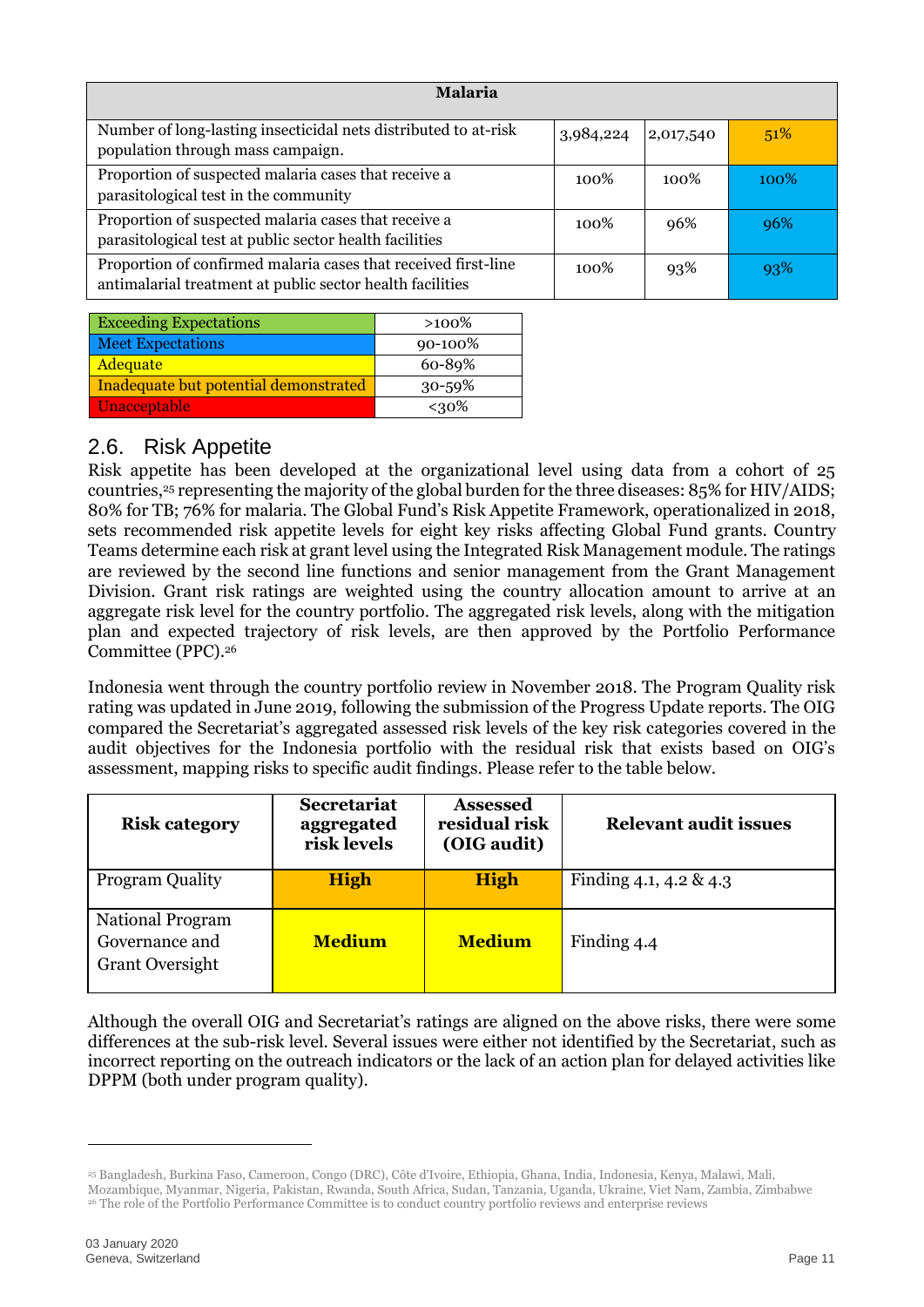### <span id="page-11-0"></span>3. The Audit at a Glance

#### <span id="page-11-1"></span>3.1. Objectives

This audit sought to assess the:

- adequacy and effectiveness of grant design to ensure efficient and sustainable achievement of grant impact
- effectiveness and efficiency of the implementation and assurance arrangements in supporting the achievement of grant objectives

#### <span id="page-11-2"></span>3.2. Scope and Methodology

The audit was in accordance with the methodology described in Annex B, covering the period from January 2017 to December 2018. All active grants and Principal Recipients of Global Fund programs in Indonesia were included in the scope. The audit covered six grants implemented by four Principal Recipients: the Directorate General of Prevention and Disease Control at the Ministry of Health; Yayasan Spiritia; Central Board of 'Aisyiyah; and Persatuan Karya Dharma Kesehatan Indonesia (PERDHAKI). The auditors visited selected health facilities, laboratories and warehouses in Jakarta.

#### **Scope Limitation**

The United Nations General Assembly has adopted a series of resolutions and rules which create a framework known as the "Single Audit Principle". Under this framework, third parties are not allowed to access books and records of the United Nations and its subsidiaries. All audits and investigations are conducted by the UN's own oversight bodies. The Global Fund Board and its committees have considered this assurance over funds managed by the UN agencies and subsidiaries and rely on the assurance provided by these UN oversight bodies. Accordingly, the OIG team did not audit the internal controls and processes of UNFPA, the Sub-Recipient under the Federal Ministry of Health.

#### <span id="page-11-3"></span>3.3. Progress on Previously Identified Issues

The last OIG audit of the Global Fund grants to the Republic of Indonesia in 2015 focused on the Secretariat's management of risks. It assessed programmatic and data management, procurement and supply chain management, as well as financial and fiduciary risks.

#### **Previous relevant OIG audit work**

[Audit of Global Fund grants to the](https://www.theglobalfund.org/en/oig/updates/2015-12-01-audit-of-global-fund-grants-to-indonesia/)  [Republic of Indonesia, 2015](https://www.theglobalfund.org/en/oig/updates/2015-12-01-audit-of-global-fund-grants-to-indonesia/)

The audit highlighted the existence of unmitigated risks at the provincial, sub-recipient level of Indonesia's decentralized environment, as well as the necessity for the Secretariat's portfolio risk management and assurance response to apply a differentiated approach and follow-up on program sustainability risks. This audit resulted in three agreed management actions that have since been addressed:

- Government Principal Recipients to develop and roll out a risk-based sub-recipient management plan, including identifying focus provinces and districts, and a limited number of time-bound priority actions;
- Management letters to Principal Recipients to focus on high-impact, prioritized residual risks;
- Programmatic and financial sustainability assessment with relevance to the Global Fund interventions to be completed, in line with the Global Fund strategy on sustainability and in collaboration with the World Bank, DFAT and other development partners in Indonesia.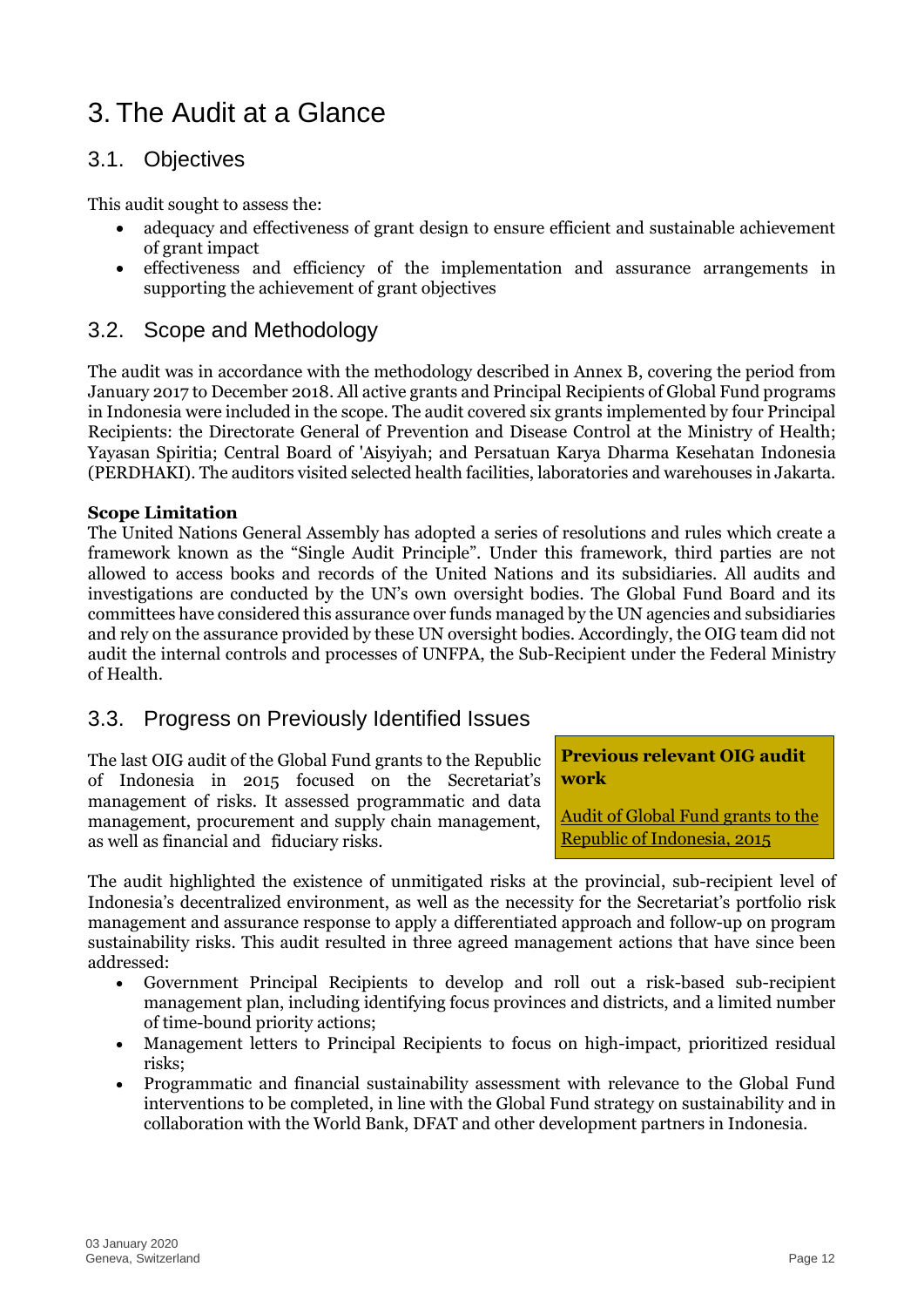### <span id="page-12-0"></span>4. Findings

#### <span id="page-12-1"></span>4.1. PLHIV testing and linkage between testing/treatment and monitoring need improvement, to reach the HIV 90-90-90 cascade

Noticeable progress has been made towards achieving the "90-90-90" targets over the past several years. For example, the number of men who have sex with men who received an HIV test and who know their result increased by 27%, from 82,000 in 2017 to 112,000 in 2018. <sup>27</sup> This was mainly due to collaboration with civil society organizations and the use of mobile clinics for key affected populations. The number of people living with HIV receiving anti-retroviral treatment increased by 19%, from 91,000 in 2017 to 108,000 in 2018, mainly due to the adoption of a "test and treat" policy in 2018. Indonesia has committed to increasing the number of people living with HIV who are receiving anti-retroviral treatment, from 18% in 2018 to 45% in 2020. Despite the progress made on the indicators agreed with the Secretariat as part of the performance framework, the country's current HIV treatment cascade remains low (i.e. 50-17-7)<sup>28</sup> compared to regional or global numbers. The low performance of the HIV treatment cascade poses risks to the success of the grant and the gains made so far. Indonesia risks missing its HIV cascade targets by 2020 if the challenges below are not addressed.

**Stagnant testing yield and testing targets among key affected populations**: Despite high HIV prevalence among key affected populations, <sup>29</sup> the targets for the number of people to be tested and know their results are generally low: Men who have sex with men  $-$  32%; Transgender  $-$  15%; People who inject drugs – 12%; Sex workers – 16.8%; and Prisoners - 17%. The positivity yield from the key affected population outreach program also remains stagnant<sup>30</sup>, notably lower than the prevalence rates from the 2015 Integrated Biological and Behavioral Survey (IBBS). For example, the change in testing yields for key affected populations from 2017 to June 2019 are:

- Men who have sex with men: 7% to 9%
- People who inject drugs: 4% to 3%
- Transgender: 4% in both periods
- Female sex workers: 2% in both periods

The low testing coverage and yield among key affected populations represent a missed opportunity for early diagnosis and timely initiation of antiretroviral therapy. Indonesia is one of the 35 countries (ranked 7th) that account for 90% of new infections globally and is 2nd highest in Asia after India. To improve the positivity yield, a new 'virtual outreach' <sup>31</sup> method was adopted; the Principal Recipient is however yet to evaluate the effectiveness of this method. Notification and testing of partners of key affected populations was introduced in 2018, but there is limited documentation to trace partners and their positivity yield. Mobile testing was also adopted in collaboration with civil society organizations, however its availability is limited.

Regarding the number of female sex workers and men who have sex with men who were tested and know their results, the data reported to the Secretariat represented the number of tests rather than individuals tested (one individual may do multiple tests). Grant activities to reach more key affected populations are yet to start, due to administrative and legal barriers; these include community-based screening, due to the unavailability of oral HIV test kits and pre-exposure prophylaxis. The Integrated Bio-behavioral Survey planned for 2018 is yet to be finalized, making it difficult to set new targets or evaluate the success of the current approach.

<sup>&</sup>lt;sup>27</sup> Numbers reported in the 2017 and 2018 Progress Update/ Disbursement Requests.

<sup>&</sup>lt;sup>28</sup> UNIDS 90-90-90= 90% of all people living with HIV will know their HIV status, 90% of all people with diagnosed HIV infection will receive sustainable antiretroviral therapy, 90% of all people receiving antiretroviral therapy will have viral suppression. <sup>29</sup> MSM (25.8%); TG (24.8%); FSW (7.9%); PWID (28.8%) compared to national prevalence of 0.4% (adults 15-49).

<sup>31</sup> Virtual outreach is a new methodology adopted by the Spiritia to reach the hidden KAPs through social media and other platforms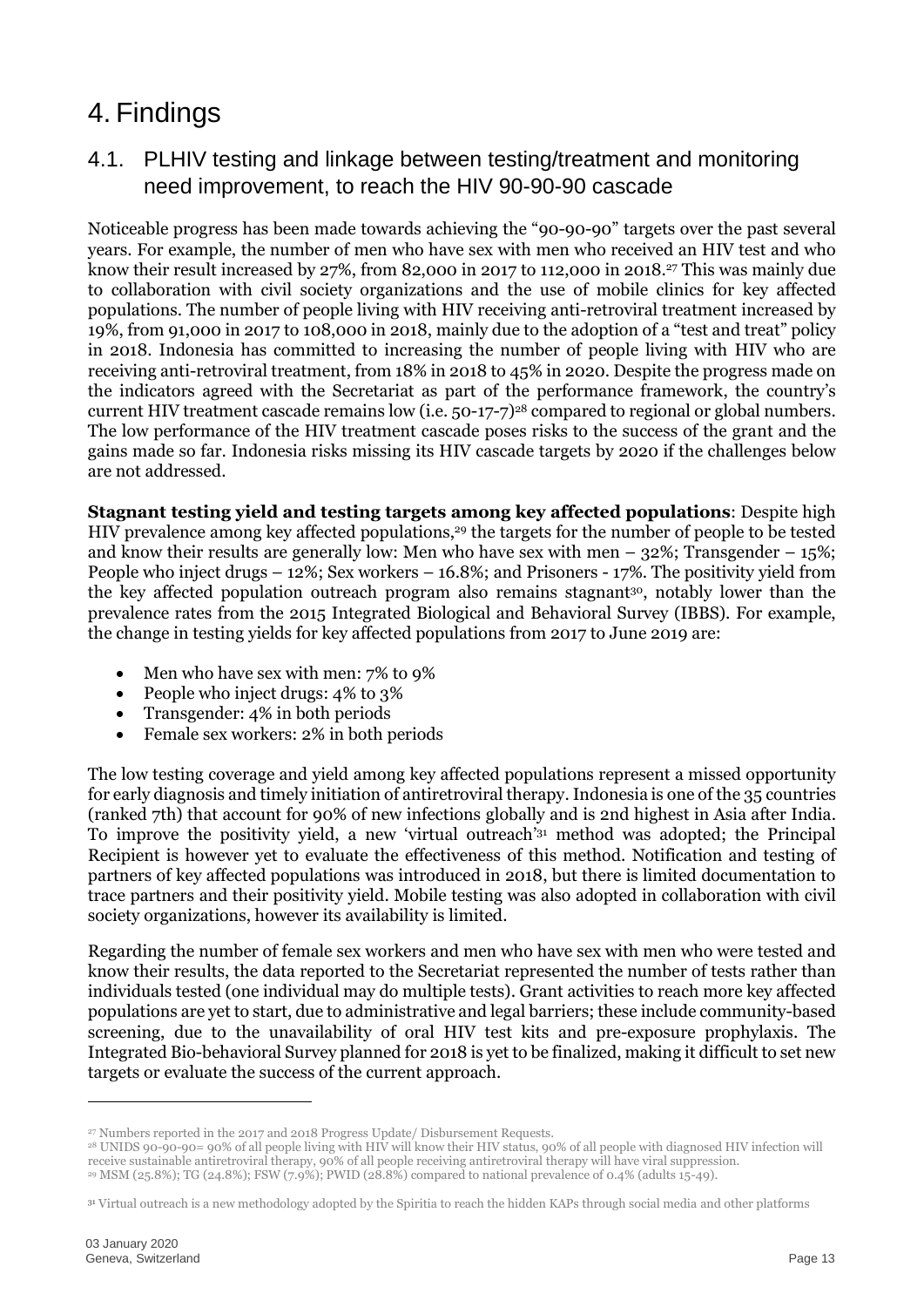**Low linkage to treatment, high loss to follow-up of people on treatment, and inadequate PLHIV treatment monitoring:** More than 60% of people living with HIV who know their status are not initiated on treatment and over 23% are lost to follow-up after 12 months, contributing to high mortality; AIDS-related deaths in Indonesia increased from 24,000 in 2010 to 38,000 in 2018. <sup>32</sup> The contributing factors of the low treatment coverage and high loss to follow-up include:

*Gaps in the referral system to link patients to treatment:* The mandate of outreach workers ends when they refer a person to test, and the mandate of peer supporters starts after anti-retroviral treatment initiation. There is no support during the period between testing and anti-retroviral treatment initiation, nor a system to track patients from diagnosis to treatment initiation, making it difficult to track patients who did not initiate treatment. People who were tested but did not receive their results are also not recorded. HIV testing is mostly conducted at primary healthcare facilities, but treatment initiation is performed at hospitals, which requires travelling. To address this, the Ministry of Health committed to implementing activities such as expanding HIV testing and treatment at all primary health care facilities and district hospitals in 96 districts categorized as "priority districts". However, only 57 districts have at least one primary health care facilities conducting both testing and treatment initiation, and only 15% of facilities providing HIV tests can provide treatment.

The Secretariat and the in-country partners are in the process of finalizing an acceleration plan, which will include relevant arrangements to increase the number of facilities conducting both testing and treatment.

*Improvement needed in implementing the "test and treat" policy:* According to the "test and treat" policy, people living with HIV are supposed to be initiated on treatment within seven days following diagnosis. Although "test and treat" was adopted in October 2018, it is yet to be fully implemented by all districts. The physical distance between diagnosis and treatment sites, as well as the practice among physicians to prescribe a multitude of patient-financed tests before initiating treatment contribute to the policy's ineffective implementation. There is no mechanism to track whether facilities have adopted the policy.

*Limited central-level oversight on patients lost to follow-up*, including the number of lost to followup that have been investigated and those that were successfully brought back to treatment. Health facilities are not sharing patient information with patient supporters at civil society organizations, affecting efforts to reduce the number of lost to follow-up. A recent decree authorizing the sharing of data with civil society organizations is expected to improve the situation.

**Gaps in monitoring clients on HIV treatment:** Indonesia has adopted WHO guidelines of using viral load testing<sup>33</sup> to monitor treatment efficacy after six months, 12 months and then annually. The use of viral load testing is however very limited, with testing coverage less than 7%. Low viral load testing increases the risks of higher mortality and drug resistance. According to WHO, for each additional month of delay in taking the first viral load test, the risk of virological failure increases by 9%, and the risk of treatment switching increases by 14%.<sup>34</sup>

The Government finances reagents for viral load through domestic funding, and the Global Fund finances the costs of testing not covered under social health insurance. Confusion around which costs are reimbursed by the Global Fund has led to a reluctance of clinicians to prescribe viral load testing as per the interviews OIG had at lower levels. As a result, the budget line for costs associated with

<sup>32</sup> UNAIDS- Indonesia country profile

<sup>33</sup> A viral load test measures the number of HIV viral particles per millilitre of blood. A low viral load indicates that treatment is effective. A high viral load in a person on treatment indicates either that the medication is not being taken properly or that the virus is becoming resistant to the medication.

<sup>34</sup> WHO HIV testing guidelines, 2011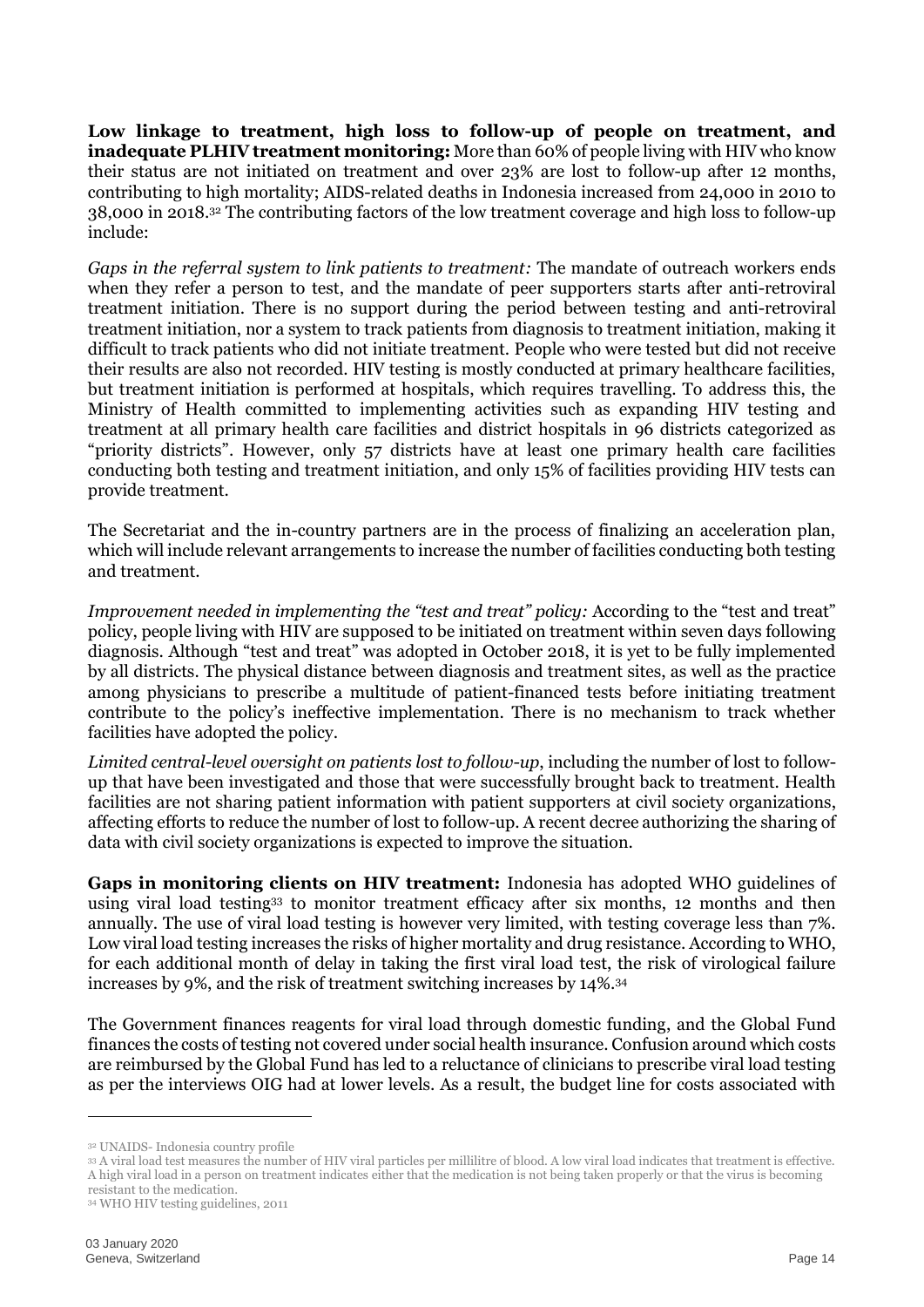viral load testing is under-utilized. In addition, patients on treatment for more than 15 months are expected to pay for viral load tests themselves. Only 60% (18/30) of viral load machines are functioning due to low demand.

#### **Agreed Management Action 1**

Based on the finalized IBBS and lessons from the HIV acceleration plan, the Secretariat will review the implementation arrangements to meet treatment coverage targets of Dec 31 2020, as agreed in the grant Performance Framework, and ensure proper mechanisms for monitoring patient cohorts are in place.

Owner: Head, Grants Management Division

Due date: 31 January 2021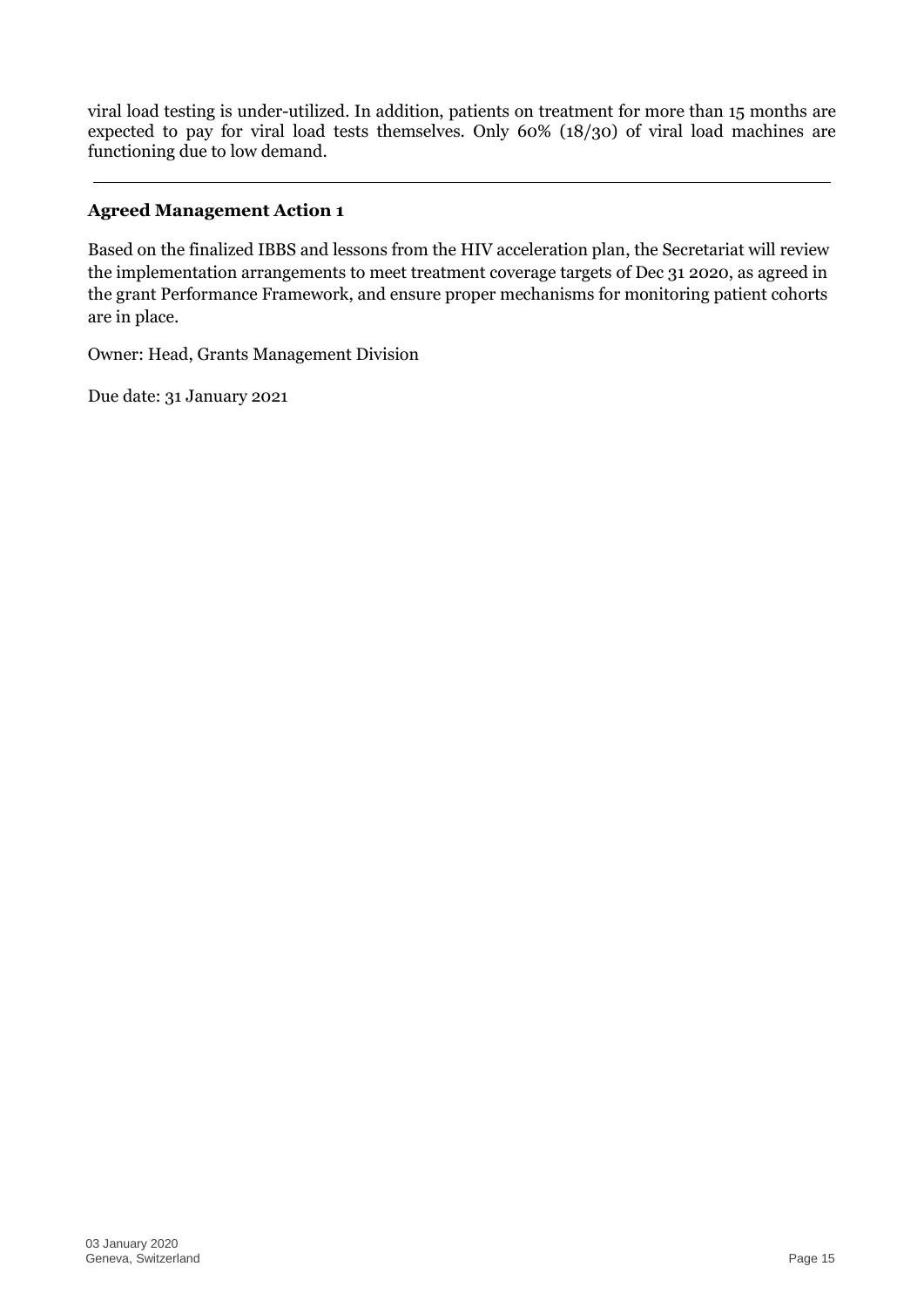#### <span id="page-15-0"></span>4.2. Improvements needed to achieve the desired TB and MDR-TB notification and treatment outcomes

Indonesia has improved case notification outcomes by 24%, from 447,000 in 2017 to 564,000 in 2018. The scale up of GeneXpert testing, outreach and contact tracing activities, as well as the introduction of mandatory notification contributed to this achievement. The country has developed and rolled out a Community Based Monitoring and Feedback application aimed at improving knowledge of TB patients, access to services and reporting. A specimen referral mechanism, SITRUST<sup>35</sup> is also helping to monitor transportation of sputum specimens from non-GeneXpert health facilities to labs with GeneXpert machines to be tested. A Ministry of Health decree in 2017 to increase the number of MDR-TB hospitals to 260 and bolster patient support mechanisms is improving the management of MDR-TB. Nevertheless, challenges persist around the effectiveness of contact tracing activities, limited implementation of Public/Private Mix at the district level, improvements needed in the management of GeneXpert machines, and low MDR-TB retention in care. About 67% of the estimated incidence was notified by the National TB Program (MoH) nationally. The country is among the top 10 countries (ranked  $3<sup>rd</sup>$ ) accounting for 80% of missing cases globally, <sup>36</sup> with TB the fourth leading cause of death.

(i) Challenges with the effectiveness of contact tracing activities: More than 50% of cases referred by volunteers are not being tested in health facilities (see table below for details), this is due to the absence of updated guidelines on who qualifies for referral; each party uses different screening parameters. For example, volunteers refer any suspect who meets one of six screening symptoms, while health facilities test only people who have two of the six symptoms.

| Implementer | Number of contacts | Number of contacts | Number of contacts |  |  |  |  |
|-------------|--------------------|--------------------|--------------------|--|--|--|--|
|             | referred           | tested             | with positive TB   |  |  |  |  |
| Aisyiyah    | 85,332             | 45,209             | 5,461              |  |  |  |  |
| <b>LKNU</b> | 34,933             | 13,525             | .,479              |  |  |  |  |

*Table 1: Number of TB-positive contacts found by the Principal Recipient (Aisyiyah) and subrecipient (LKNU) under the Ministry of Health between July 2018 and June 2019:*

Contact investigation is not conducted in the households of bacteriologically-confirmed TB patients as per the agreed indicator. Staff from civil society organizations (CSO) instead take their index information from the register of TB patients already on treatment, a lower number compared to the register of notified TB cases with testing results, as not all notified cases start treatment. Further, staff members do not report results back to the health facility, making it difficult for nurses to track whether all eligible contacts of TB patients have been investigated. There is also no formal mechanism to evaluate the quality of the CSO's screening, and the primary health care facilities in the districts do not have a budget to investigate contacts. Contact investigation guidelines are currently being updated; this should allow for a better standardization of activities.

(ii) Limited implementation of Public/Private Mix at the district level: Indonesia's large private health sector is not yet firmly linked to the reporting network of the National TB Program.<sup>37</sup> Although 74% of initial care-seeking for TB occurs in private health care facilities, <sup>38</sup> only 3% of TB notifications come from the private sector/community. An approach has not yet been developed to respond to the Global Fund's Technical Review Panel request to "elaborate a comprehensive strategy/plan for engaging private providers in TB care"<sup>39</sup> . Basic and comprehensive district public/private mix

-

<sup>35</sup> SITRUST is a user-friendly and web-based application.

<sup>36</sup> Global TB Report, 2018, page 2 and 79

<sup>37</sup> Global TB Report, 2018, page 87

<sup>38</sup> Global TB Report, 2018 <sup>39</sup> issue number 6: Strategy for private sector engagement in TB programme activities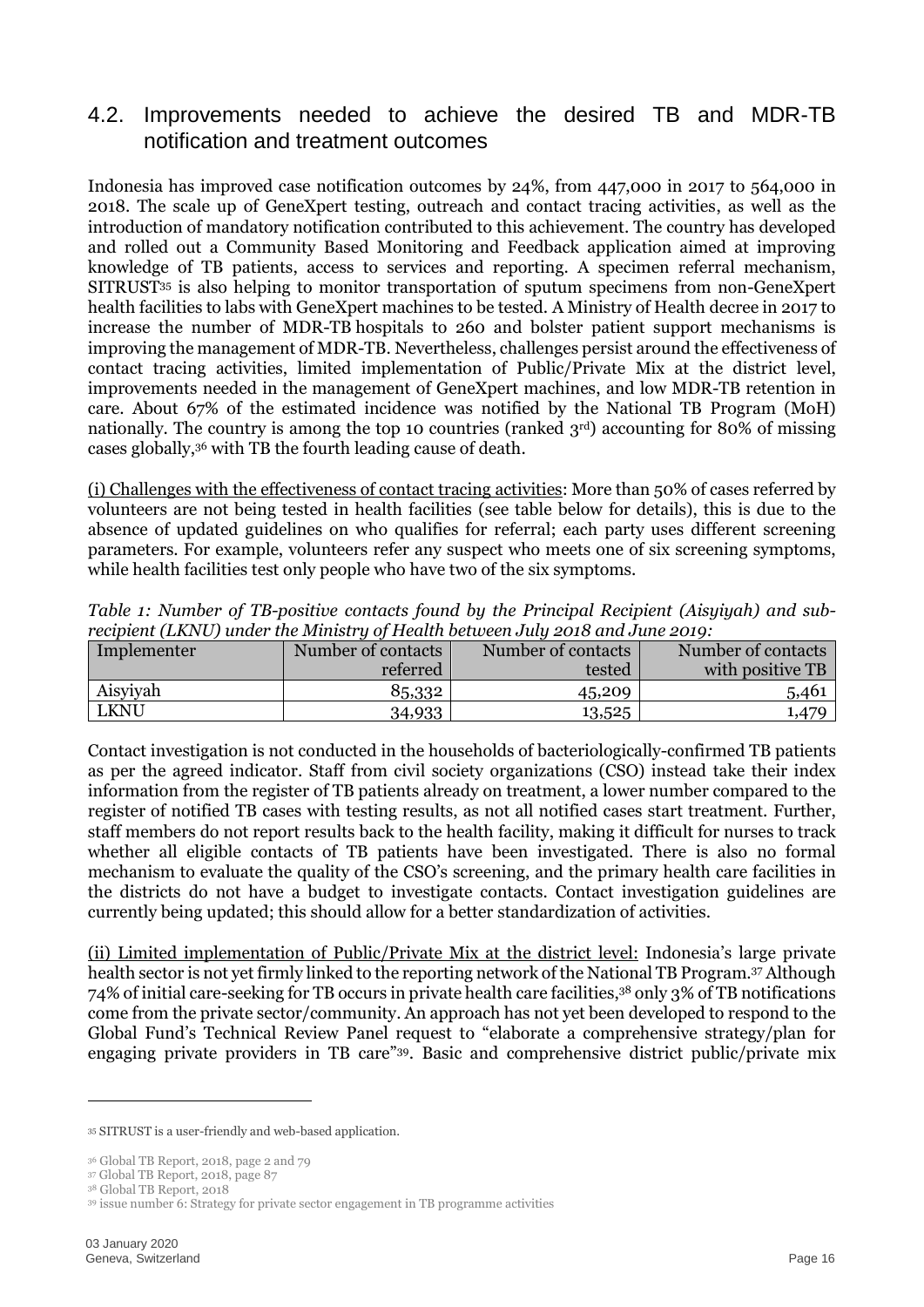(DPPM) packages were expected to be provided in 243 regular districts and 271 high priority-high impact districts respectively in 2018. However, only 37 districts have been prioritized.

While the DPPM approach, guidance and action plan were supposed to be finalized during NFM1 (2016-2017) and implemented in 2018, the first half of the NFM2 grant was mainly spent on developing guidelines and operational plans, as well as advocacy and informal socialization. There are no clear central guidelines regarding DPPM implementation at district level. As many missing cases go to the private sector, the limited progress on the DPPM strategy may affect the country's ability to increase case notification.

(iii) Improvement needed in the management of GeneXpert machines: At the time of the audit fieldwork concluded on 4 September 2019, 979 GeneXpert machines were in the country, of which 875 machines had been distributed to the relevant health facilities and 809 installed. Sixty-six machines had been dispatched but were not installed, due to the health facilities' lack of preparedness. Over 100 machines had been at the warehouse since March 2018 because facilities were not ready to receive them; these idle machines with a value of US\$3 million were no longer under warranty at the time of the audit (GeneXpert machines come with a one-year warranty on parts, effective from the date of shipment). For machines under warranty, OIG noted delays in replacing broken parts (over 10 months) impacting the capacity of the GeneXpert machines. 38%  $(44/117)$  of machines with broken parts had a valid warranty but were yet to be fixed; the remaining machines have expired warranties and were also yet to be repaired.

The Secretariat has started addressing the issue after the audit. As at November 2019, the remaining machines that have not been distributed are 68 machines, and eight machines have been distributed but not installed. The warranty on 234 machines have been extended for six months until April 2020. The Country Team is currently facilitating a shift to a service model and the establishment of a repair center, which is at an early stage of negotiation.

(iv) Improvement needed in the management of MDR-TB: Indonesia is one of the world's 27 highburden MDR-TB countries. About, 49% of MDR-TB patients diagnosed do not start treatment, and there is no mechanism to track them. Case Managers and Patient Supporters are only involved after treatment initiation, and there is no mechanism/indicator to measure their performance. Patient referrals and follow up from/to primary health facilities and district health offices are done through WhatsApp, with no dates or results of visits. Results of sputum tests are also often sent via WhatsApp due to a lack of system access. Patient information is shared with civil society organizations for them to follow up and conduct house visits. While personnel record their activity and outcomes in an Excel file, they report follow-up outcomes verbally to the Head Nurse, making it difficult to evaluate the results of NGO work at the national level.

#### **Agreed Management Action 2**

The Secretariat will work with the Federal Ministry of Health, relevant civil society organizations and development partners to:

- ensure that staff from relevant Global Fund-supported CSOs are instructed to consider all bacteriologically confirmed cases in their lists for contact investigation follow up.
- in the context of the country dialogue process, revisit the DDPM activities based on recent case notification data and assess the need to maintain, scale up or scale down this activity.

Owner: Head, Grants Management Division

Due date: 31 January 2021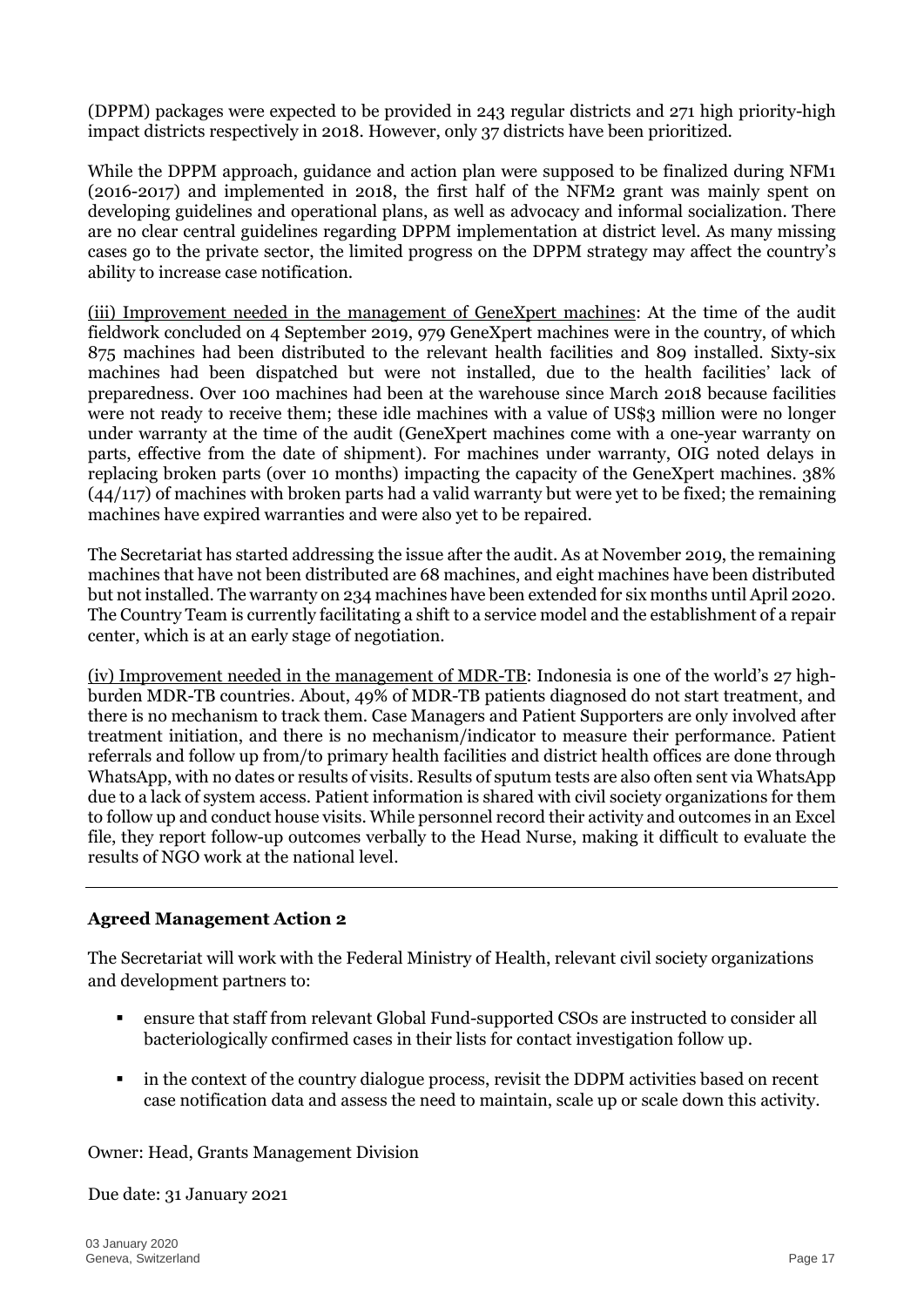#### <span id="page-17-0"></span>4.3. TB/HIV collaborative activities, including GeneXpert utilization, require strengthening

There are several examples of good TB/HIV collaboration, including HIV outreach workers systematically conducting screening for TB symptoms as part of HIV outreach to key affected populations. All health facilities visited conduct TB screening of HIV patients, and TB patients are tested for HIV. Indonesia is among the top 20 countries in the world with high TB/HIV co-infection. In 2018, an estimated 36,000 people were diagnosed with TB/HIV. <sup>40</sup> Challenges relating to the implementation of TB/HIV collaboration activities persist, resulting in limited performance on grant coverage indicators. For example: only 35% of HIV-positive new and relapse TB patients were put on anti-retroviral treatment during TB treatment, and only 15% of people living with HIV who were newly enrolled in HIV care started TB preventive treatment.<sup>41</sup> The main cause of mortality in people living with HIV is TB; inadequate TB/HIV collaboration reduces the possibility to diagnose and enrol people on treatment and save lives. Key challenges include:

Vertical TB and HIV program structure: TB is primarily diagnosed and treated at the primary healthcare level, while HIV treatment is mostly hospital-based, meaning that many co-infected patients receive care in two different facilities, putting an additional burden on the patient. While all primary healthcare facilities can conduct TB testing and administer treatment, only 34% of primary healthcare facilities and 26% of hospitals are able to provide HIV testing services. There are different reporting systems for TB and HIV, and there is no cross-validation of data between the two programs. Integrated TB/HIV supervisions are not yet happening, and the HIV/TB integrated supervision plan is yet to be approved.

Sub-optimal use of GeneXpert machines for viral load testing: To increase accessibility to viral load testing, Indonesia is leveraging the use of GeneXpert machines. The project commenced with a pilot in 53 districts in Q4 2018 from the total of 809 GeneXpert machines. The use of GeneXpert machines for viral load testing is contingent on their level of utilization for TB testing; machines with utilization for TB testing of less than 50% are leveraged for viral load testing. The contributing factors of the low utilization of GeneXpert machines for viral load testing include:

- Prolonged time (approximately one year) between training and roll-out of viral load testing using GeneXpert machines. By the time cartridges for the machines were received, some staff who had been trained to use the machines had left the health facilities, while others indicated they had forgotten how to use them.
- The scale-up of viral load testing is envisaged to be supported by a third-party supplier, who submitted a proposal which includes optimizing the current viral load machines as well as developing a sample transportation system. This is however still under negotiation, expected to result in a call for proposals by the end of 2019.

A plan<sup>42</sup> to improve TB/HIV collaboration was developed in 2018. Whilst the plan was approved at the time of the audit in August 2019, its budget had not been finalized.

#### **Agreed Management Action 3**

The Secretariat will work with the Federal Ministry of Health and other development partners to finalize the budget for the Acceleration plan of TB/HIV control.

Owner: Head, Grants Management Division

Due date: 30 June 2020

<sup>40</sup> WHO Global Tuberculosis Report 2017; cases notified with known HIV status

<sup>41</sup> Progress Update/ Disbursement Request- 31 December 2018- Coverage Indicators\_1B

<sup>42</sup> "Acceleration plan of TB-HIV control with integration to the Mother-Child Health (MCH) Program in Indonesia 2018-2020"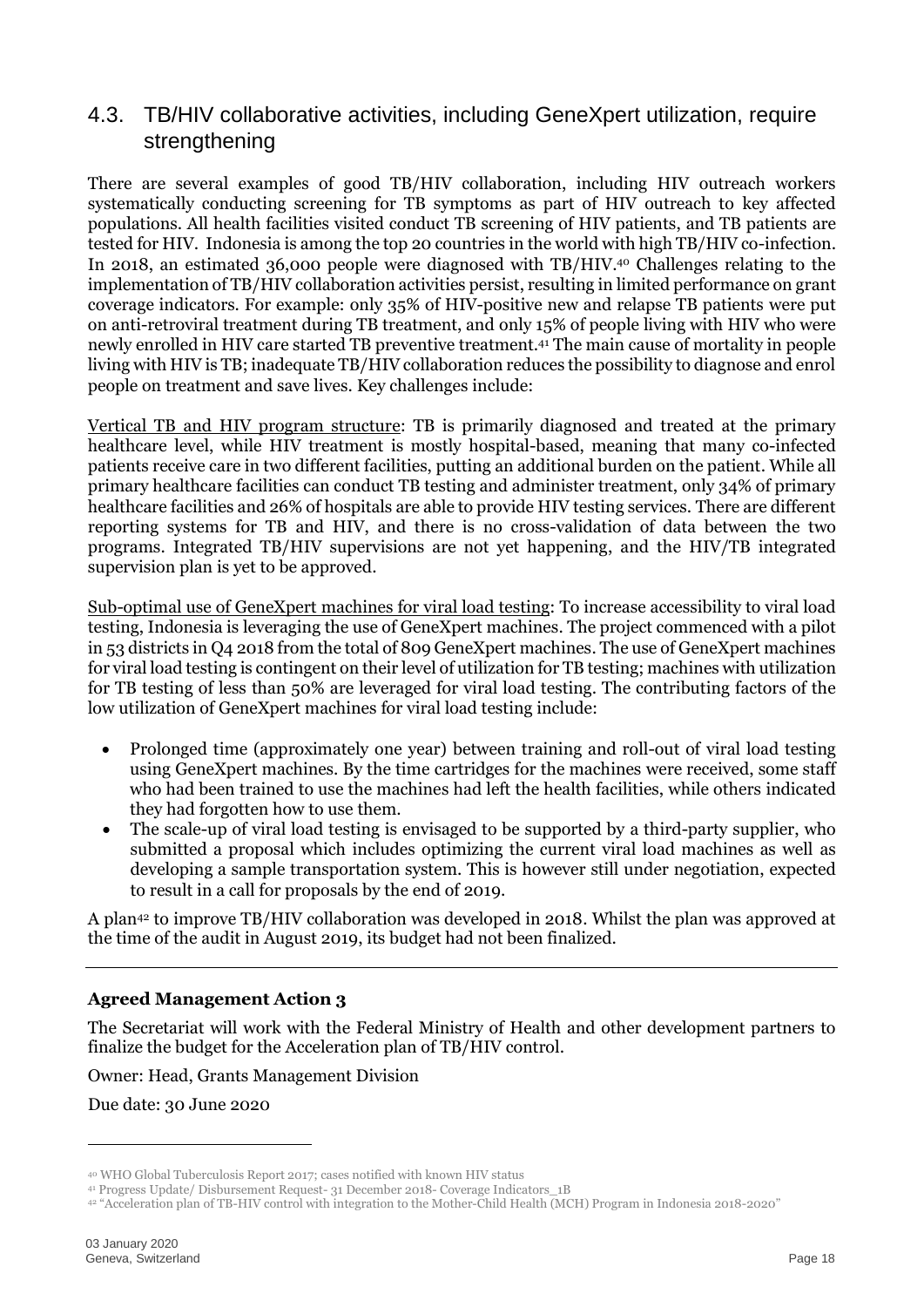#### <span id="page-18-0"></span>4.4. Gaps in oversight and assurance arrangements

The Principal Recipients, who have over 540 implementers<sup>43</sup>, have instituted measures that have improved the financial management of grants. Manuals guide the administrative function of grant implementation. All six Principal Recipients have bank accounts dedicated for Global Fund grants as well as proper accounting systems, and maintain fixed asset registers to safeguard assets procured through the grants. Despite the progress made, oversight and supervision by the Principal Recipients are weak: only 69% (46/67) of planned supervision visits to sub-recipients took place.

The audit noted that five<sup>44</sup> of the six Principal Recipients do not have a comprehensive supervision plan in place, and supervision visits were not in line with the outcomes of the PRs' risk assessment. Some sub-recipients who were rated as high risk were not visited, while other medium- or low-risk rated sub-recipients were visited. The PR Aisiyiyah has four staff who perform supervision across 14 sub-recipients and 130 sub-sub-recipients, while the National HIV Program (MoH) has eight staff performing supervision across 46 sub-recipients and 240 sub-sub-recipients. There is no difference in the approach towards sub-recipient reviews and monitoring, despite variations in grant size and risk level. This has contributed to 50% of the Principal Recipients exceeding their supervision budgets in 2018, despite there being fewer supervision visits than planned.

For five<sup>45</sup> of the six PRs, there is no documented evidence that they communicated review findings and recommendations to sub- and sub-sub-recipients; the PRs stated that they communicate findings verbally. There is no system in place to track findings and recommendations raised in supervision, and no formal mechanism for providing post-supervision feedback to sub-recipients after supervision. These gaps are reducing the PRs' ability to ensure a proper internal assurance mechanism which provides adequate oversight over the effectiveness and efficiency of sub-recipient activities. Notably, 53% of findings in 2018 highlighted by the Secretariat were recurring (i.e. outstanding from NFM1).

#### **Agreed Management Action 4**

The Secretariat will ensure that all Principal Recipients develop risk-based sub-recipient supervision plan for monitoring of their sub-recipients, and ensure that systemic feedback and follow up mechanisms are put in place.

Owner: Head, Grants Management Division

Due date: 30 June 2020

<sup>43</sup> The implementers include sub-recipients and sub sub-recipients at the sub national

level

<sup>44</sup> Aisyiyah, Perdahki, MOH – TB, MOH – HIV – MOH - Malaria <sup>45</sup> Aisyiyah, Perdahki, MOH – TB, MOH – HIV – MOH - Malaria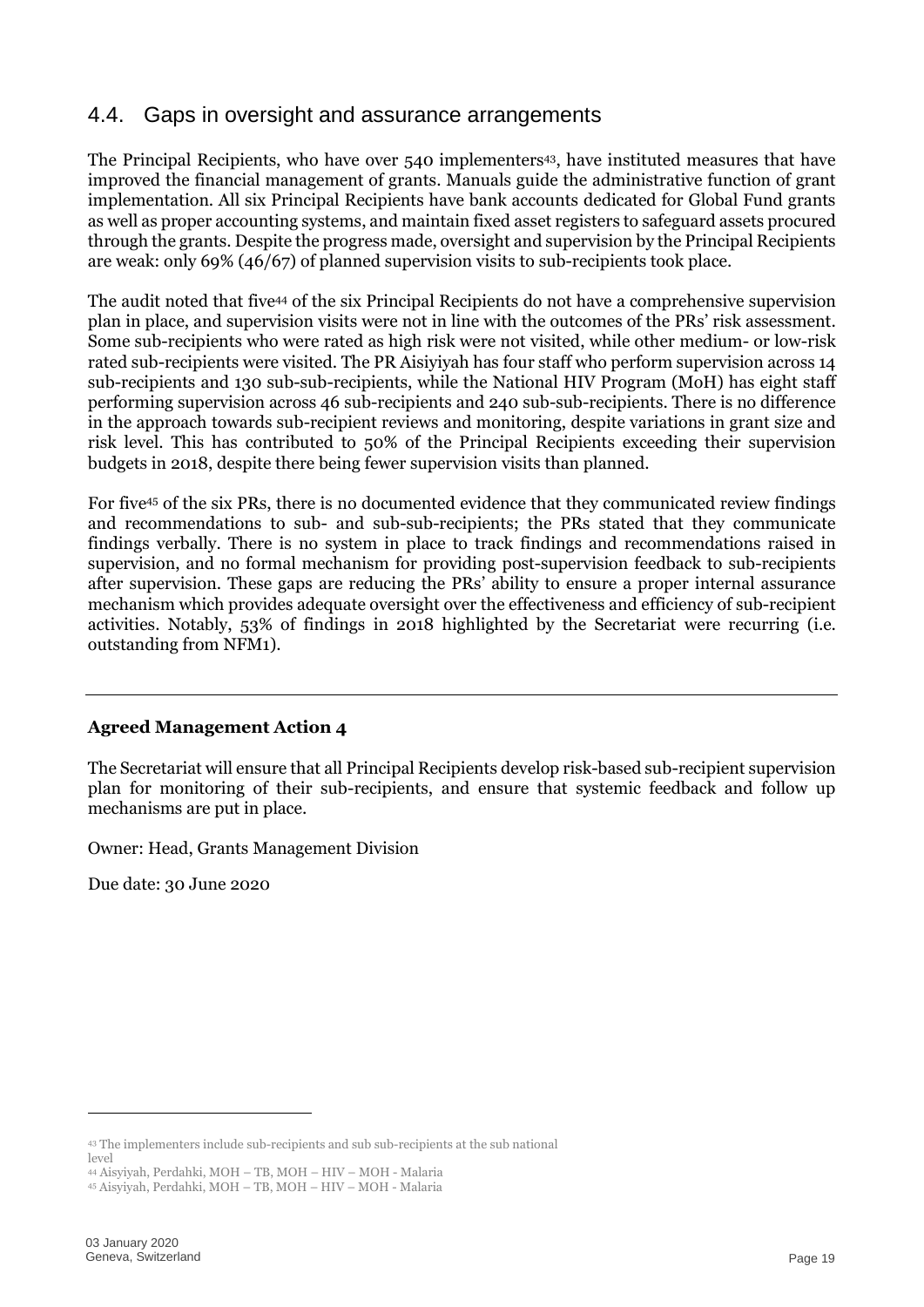### <span id="page-19-0"></span>5. Table of Agreed Actions

| <b>Agreed Management Action</b>                                                                                                                                                                                                                                                                                                                                                                                                                                                                                                                 | <b>Target date</b> | Owner                                  |
|-------------------------------------------------------------------------------------------------------------------------------------------------------------------------------------------------------------------------------------------------------------------------------------------------------------------------------------------------------------------------------------------------------------------------------------------------------------------------------------------------------------------------------------------------|--------------------|----------------------------------------|
| Based on the finalized IBBS and lessons from the<br>1.<br>HIV acceleration plan, the Secretariat will review<br>the implementation arrangements to meet<br>treatment coverage targets by Dec 31 2020, as<br>agreed in the grant Performance Framework, and<br>ensure proper mechanisms for monitoring<br>patient cohorts are in place.                                                                                                                                                                                                          | 31 January<br>2021 | Head, Grants<br>Management<br>Division |
| The Secretariat will work with the Federal<br>2.<br>Ministry of Health, relevant civil society<br>organizations and development partners to:<br>ensure that staff from relevant Global Fund-<br>supported CSOs are instructed to consider all<br>bacteriologically confirmed cases in their lists<br>for contact investigation follow up.<br>in the context of the country dialogue process,<br>revisit the DDPM activities based on recent<br>case notification data and assess the need to<br>maintain, scale up or scale down this activity. | 31 January<br>2021 | Head, Grants<br>Management<br>Division |
| The Secretariat will work with the Federal<br>3.<br>Ministry of Health and other development<br>to<br>finalize the budget<br>for<br>the<br>partners<br>Acceleration plan of TB/HIV control.                                                                                                                                                                                                                                                                                                                                                     | 30 June<br>2020    | Head, Grants<br>Management<br>Division |
| The Secretariat will ensure that all Principal<br>4.<br>develop risk-based sub-recipient<br>Recipients<br>supervision plan for monitoring of their sub-<br>recipients, and ensure that systemic feedback and<br>follow up mechanisms are put in place.                                                                                                                                                                                                                                                                                          | 30 June<br>2020    | Head, Grants<br>Management<br>Division |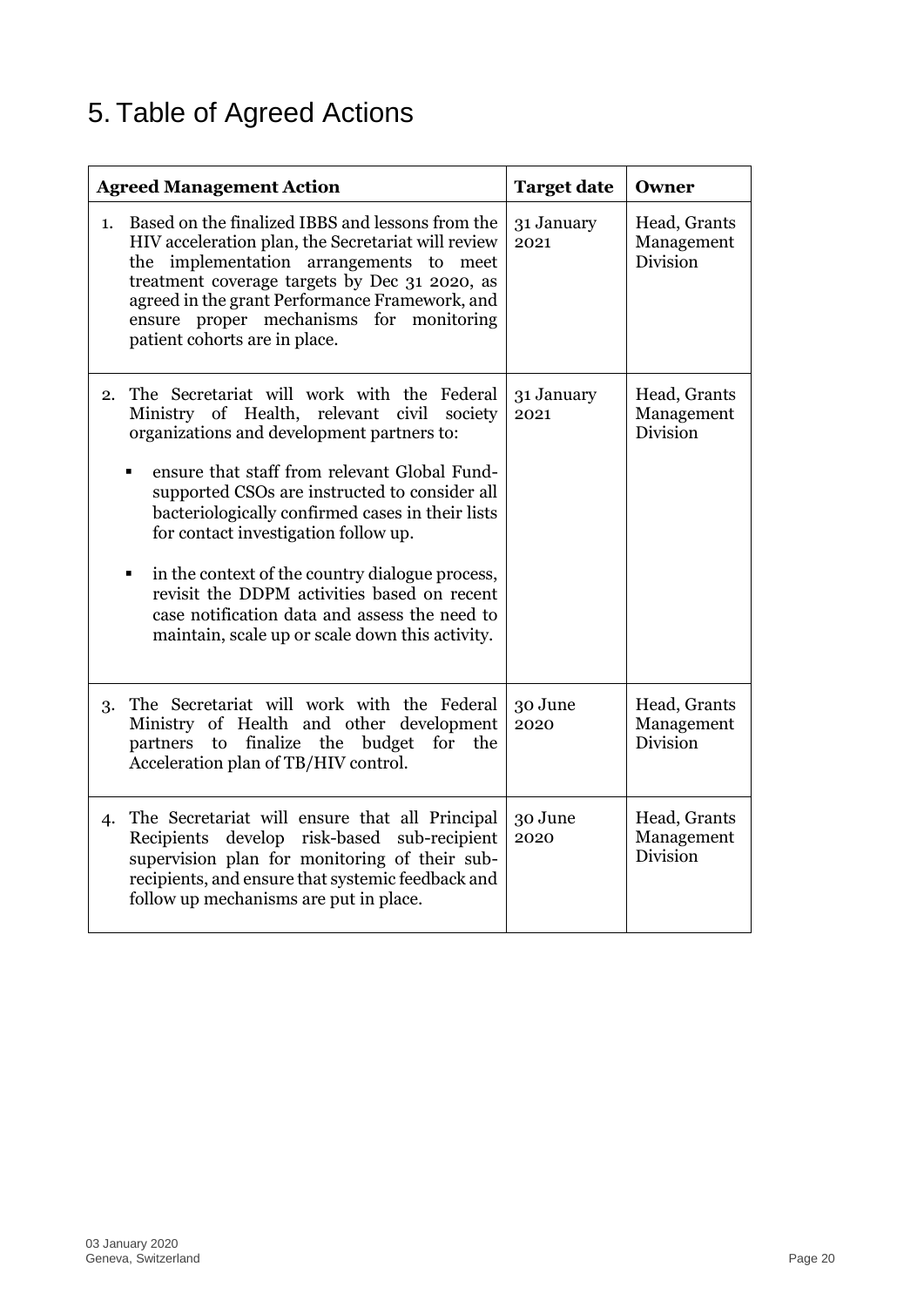### <span id="page-20-0"></span>Annex A: General Audit Rating Classification

| <b>Effective</b>                           | No issues or few minor issues noted. Internal controls, governance<br>and risk management processes are adequately designed, consistently well<br>implemented, and effective to provide reasonable assurance that the<br>objectives will be met.                                                |
|--------------------------------------------|-------------------------------------------------------------------------------------------------------------------------------------------------------------------------------------------------------------------------------------------------------------------------------------------------|
| <b>Partially</b><br><b>Effective</b>       | <b>Moderate issues noted.</b> Internal controls, governance and risk<br>management practices are adequately designed, generally well<br>implemented, but one or a limited number of issues were identified that<br>may present a moderate risk to the achievement of the objectives.            |
| <b>Needs</b><br>significant<br>improvement | <b>One or few significant issues noted.</b> Internal controls, governance and<br>risk management practices have some weaknesses in design or operating<br>effectiveness such that, until they are addressed, there is not yet reasonable<br>assurance that the objectives are likely to be met. |
| <b>Ineffective</b>                         | Multiple significant and/or (a) material issue(s) noted. Internal<br>controls, governance and risk management processes are not adequately<br>designed and/or are not generally effective. The nature of these issues is<br>such that the achievement of objectives is seriously compromised.   |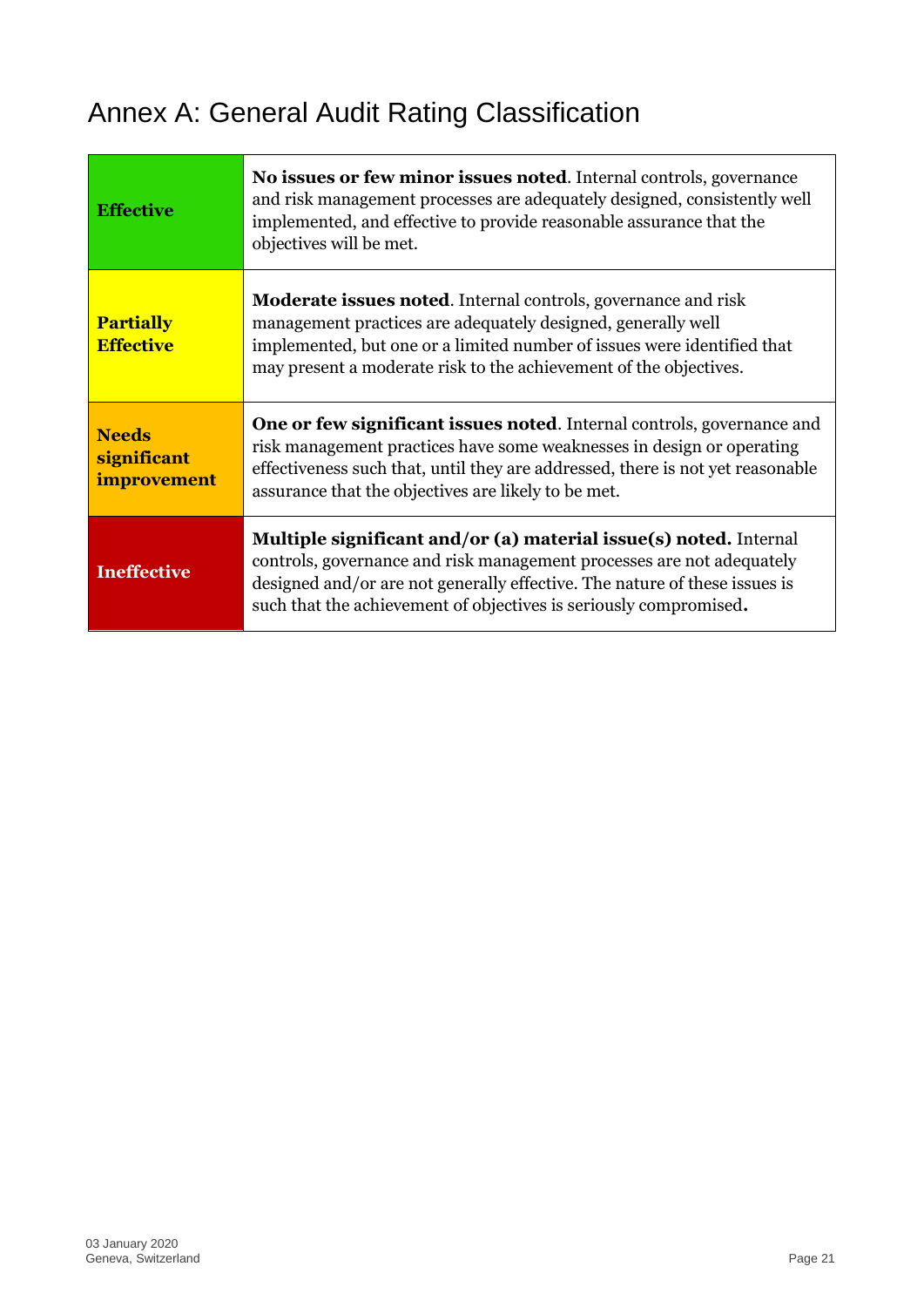### <span id="page-21-0"></span>Annex B: Methodology

The OIG audits in accordance with the global Institute of Internal Auditors' (IIA) definition of internal auditing, international standards for the professional practice of internal auditing (Standards) and code of ethics. These standards help ensure the quality and professionalism of the OIG's work.

The principles and details of the OIG's audit approach are described in its Charter, Audit Manual, Code of Conduct and specific terms of reference for each engagement. These documents help our auditors to provide high quality professional work, and to operate efficiently and effectively. They also help safeguard the independence of the OIG's auditors and the integrity of their work. The OIG's Audit Manual contains detailed instructions for carrying out its audits, in line with the appropriate standards and expected quality.

The scope of OIG audits may be specific or broad, depending on the context, and covers risk management, governance and internal controls. Audits test and evaluate supervisory and control systems to determine whether risk is managed appropriately. Detailed testing takes place at the Global Fund as well as in country, and is used to provide specific assessments of the different areas of the organization's activities. Other sources of evidence, such as the work of other auditors/assurance providers, are also used to support the conclusions.

OIG audits typically involve an examination of programs, operations, management systems and procedures of bodies and institutions that manage Global Fund funds, to assess whether they are achieving economy, efficiency and effectiveness in the use of those resources. They may include a review of inputs (financial, human, material, organizational or regulatory means needed for the implementation of the program), outputs (deliverables of the program), results (immediate effects of the program on beneficiaries) and impacts (long-term changes in society that are attributable to Global Fund support).

Audits cover a wide range of topics with a particular focus on issues related to the impact of Global Fund investments, procurement and supply chain management, change management, and key financial and fiduciary controls.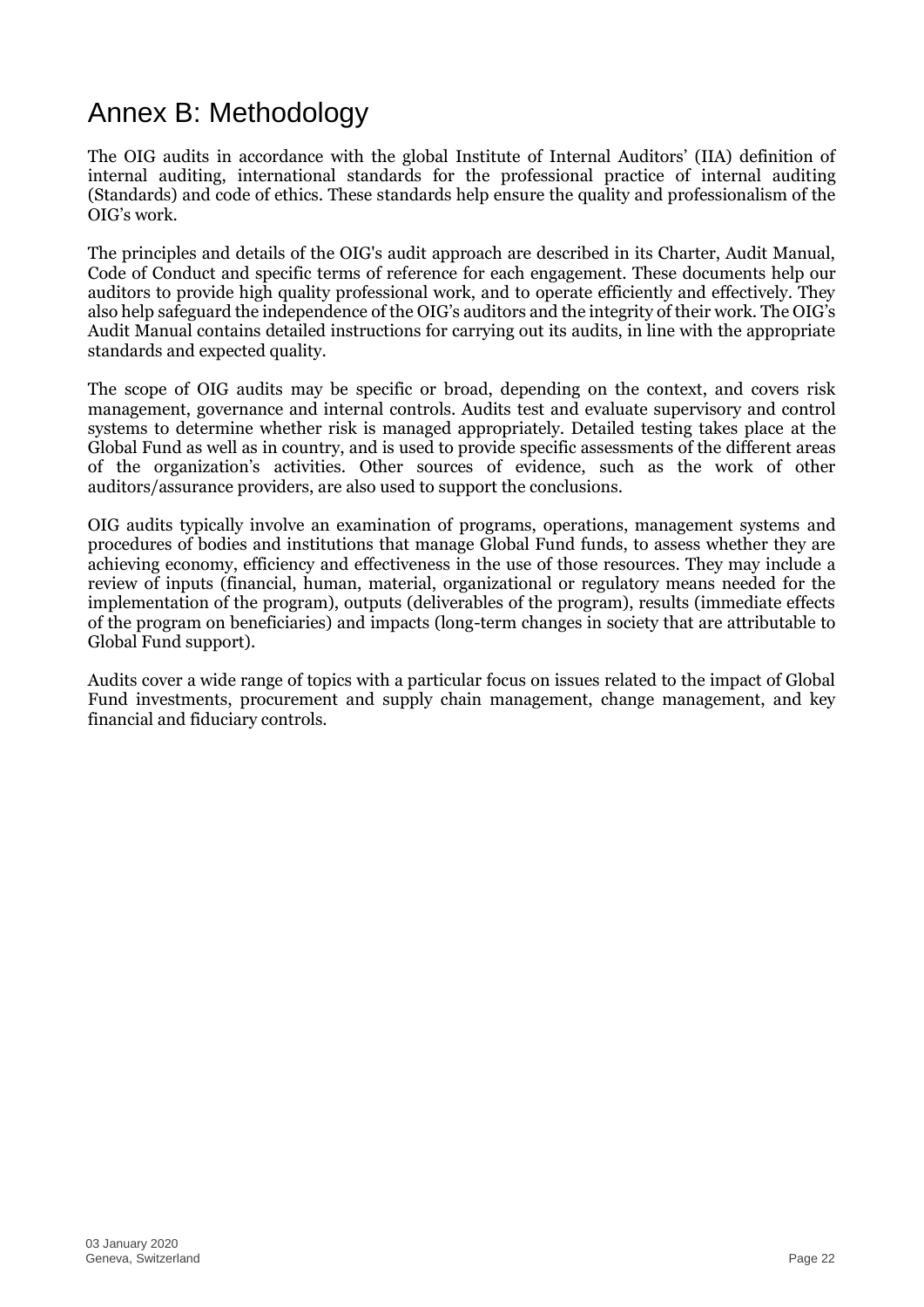#### Annex C: Risk Appetite and Risk Ratings: Content, Methodology and Implications

Risk appetite has been developed at the organizational level using data from a cohort of 25 countries<sup>46</sup> representing the majority of the global burden for the three diseases: 85% for HIV/AIDS; 80% for TB; 76% for malaria. The Global Fund's Risk Appetite Framework, operationalized in 2018, sets recommended risk appetite levels for eight key risks affecting Global Fund grants.

As accurate risk ratings and their drivers are critical to effective risk management and operationalization of risk appetite, a robust methodology was developed with clear definitions, granular risks, root causes as well as an extensive review process as detailed below.

The eight grant-facing risks for which risk appetite has been set represent an aggregation from 20 risks as depicted in the table on the following page. Each of these 20 risks is rated for each grant in a country using a standardized set of root causes and considers a combination of likelihood and severity scores to rate risk - Very High, High, Moderate or Low. Country Teams determine each risk at grant level using the Integrated Risk Management module. The ratings are reviewed by second line functions and senior management from the Grant Management Division.

The ratings at the 20-risk level are aggregated to arrive at the eight risks using simple averages, i.e. each of the component parts are assumed to have similar importance. For example, the risk ratings of *Inadequate program design (1.1)* and *Inadequate program quality and efficiency (1.3)* are averaged to arrive at the rating of Program Quality for a grant. As countries have multiple grants, which are rated independently, individual grant risk ratings are weighted by the grant signed amounts to yield an aggregate Current Risk Level for a country portfolio. As the ratings of grants often vary significantly and to ensure that focus is not lost on high-risk grants, a cut-off methodology on high risks is applied (the riskiest 50% of grants are selected) to arrive at a country risk rating. The aggregated risk levels, along with the mitigation plan and expected trajectory of risk levels, are then approved by the Portfolio Performance Committee<sup>47</sup> during the Country Portfolio Review.

#### **Leveraging Risk Appetite in OIG's work**

As the Risk Appetite framework is operationalized and matures, OIG is increasingly incorporating risk appetite considerations in its assurance model. Important considerations in this regard:

- The key audit objectives that are in the scope of OIG audits are generally calibrated at broad grant or program levels (for example, effectiveness of supply chain processes, adequacy of grant financial management, quality of services, reliability of data, overall governance of grant programs, etc.) as opposed to narrower individual risk levels. Thus, there is not a oneto-one match between the overall audit rating of these broad objectives and the individual rating of narrower individual risks. However, in the absence of a one-to-one match, OIG's rating of an overall audit objective does take into consideration the extent to which various individual risks relevant to that objective are being effectively assessed and mitigated.
- The comparison of OIG's assessed residual risks against the Secretariat's assessed risk levels is done at an aggregated level for the relevant grant-facing risks (out of the eight defined ones) that were within the scope of the audit. This comparison is not done at the more granular level of the 20 sub-risks, although a narrative explanation is provided every time the OIG and the Secretariat's ratings differ on any of those sub-risks. This aggregated approach is designed to focus the Board and AFC's attention on critical areas where actual risk levels may differ from perceived or assessed levels, and thus may warrant further discussion or additional mitigation.

<sup>46</sup> Bangladesh, Burkina Faso, Cameroon, Congo (DRC), Côte d'Ivoire, Ethiopia, Ghana, India, Indonesia, Kenya, Malawi, Mali,

Mozambique, Myanmar, Nigeria, Pakistan, Rwanda, South Africa, Sudan, Tanzania, Uganda, Ukraine, Viet Nam, Zambia, Zimbabwe. <sup>47</sup> The role of the Portfolio Performance Committee is to conduct country portfolio reviews.